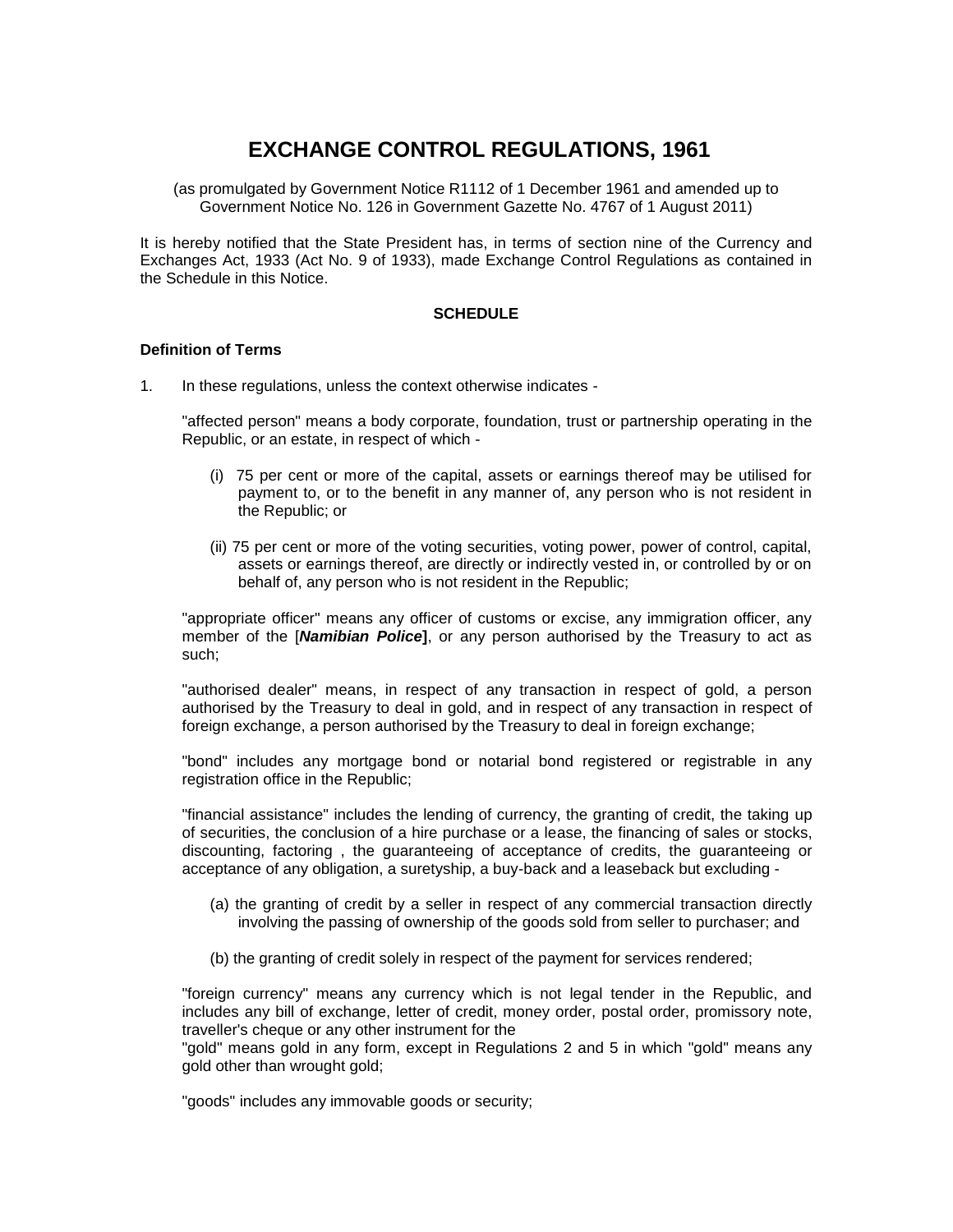"money" includes foreign currency or any bill of exchange or other negotiable instrument;

"owner" in respect of any security, includes any person who has the right to dispose of or transfer that security, or who has the custody thereof, or who receives or has the right to receive, whether on his own behalf or on behalf of any other person, dividends or interest thereon, or who has any other interest therein;

"security" means shares, stock, bonds, debentures, debenture stock, unit certificates and includes any letter or other document conferring or containing any evidence of rights in respect of any security;

"the Act" means the Currency and Exchanges Act 1933 (Act 9 of 1933);

"transfer" includes transfer by way of loan or security, and for the purposes of these regulations a person shall be deemed to transfer securities from the Republic elsewhere if he transfers securities from a register in the Republic to a register outside the Republic;

"Treasury", in relation to any matter contemplated in these regulations, means the Minister of Finance or an officer in the Department of Finance who, by virtue of the division of work in that Department, deals with the matter on the authority of the Minister of Finance.

# **RESTRICTION ON PURCHASE, SALE AND LOAN OF FOREIGN CURRENCY AND GOLD**

- 2. (1) Except with permission granted by the Treasury, and in accordance with such conditions as the Treasury may impose no person other than an authorised dealer shall buy or borrow any foreign currency or any gold from, or sell or lend any foreign currency or any gold to any person not being an authorised dealer.
	- (2) (a) An authorised dealer shall not buy, borrow or receive or sell, lend or deliver any foreign currency or gold except for such purposes or on such conditions as the Treasury may determine.
		- (b) The Treasury may, in its discretion, by order prohibit all authorised dealers or any one or more of them:-
			- (i) from selling, lending or delivering to, or buying, borrowing or receiving from, any specified person, fund or foreign government any foreign currency or gold; or
			- (ii) from so selling, lending, delivering, buying, borrowing or receiving any foreign currency or gold for any specified purpose or except for such purposes or on such conditions as the Treasury may determine.
	- (3) Every person other than an authorised dealer desiring to buy or borrow or sell or lend foreign currency or gold shall make application to an authorised dealer and shall furnish such information and submit such documents as the authorised dealer may require for the purpose of ensuring compliance with any conditions determined under sub-regulation (2) of this regulation.
	- (4) No person other than an authorised dealer shall:-
		- (a) use or apply any foreign currency or gold acquired from a n authorised dealer for or to any purpose other than that stated in his application to be the purpose for which it was required; or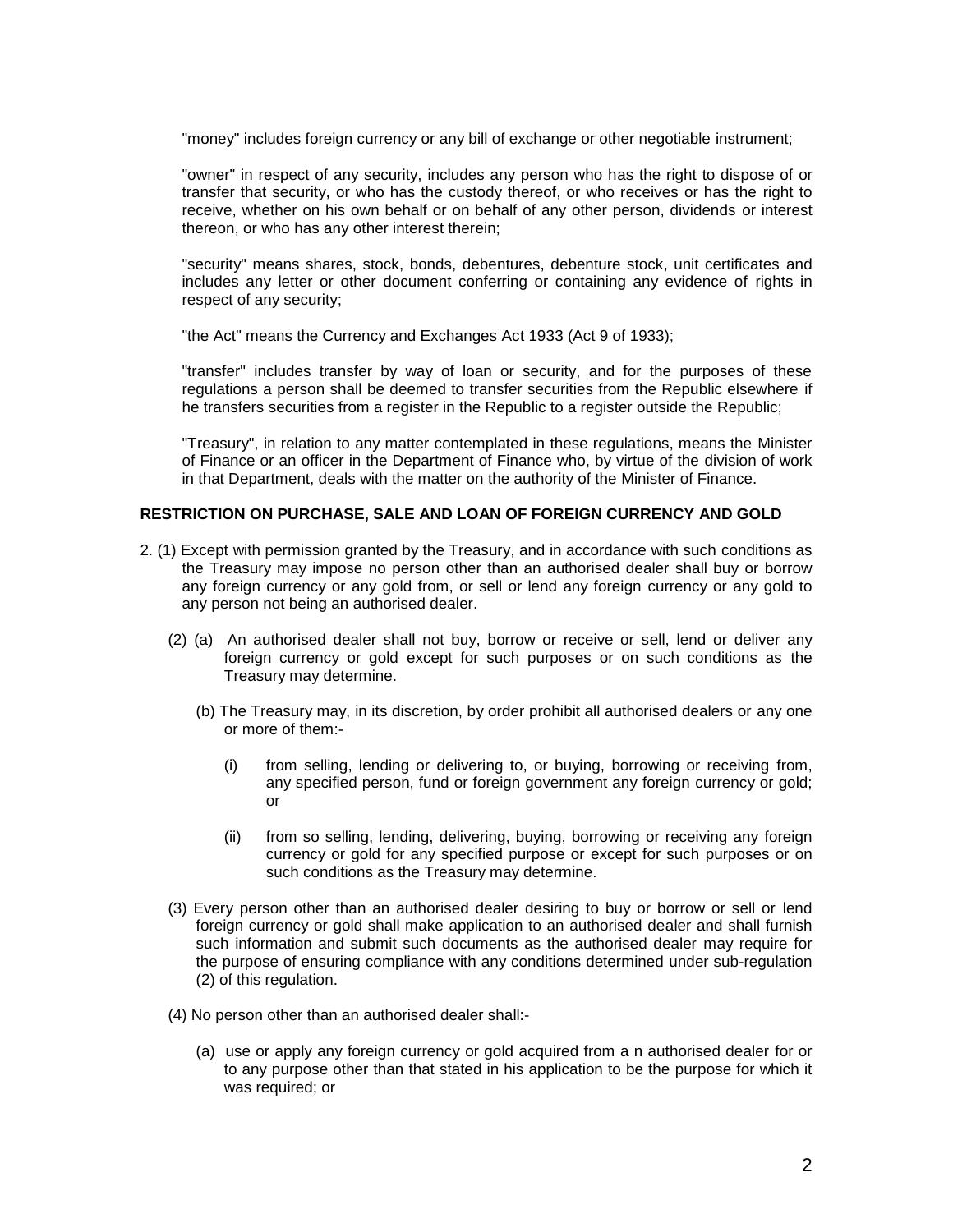- (b) do any act calculated to lead to the use or application of such foreign currency or gold for or to any purpose other than that so stated.
- (5) If a person has, as a result of an application in terms of sub-regulation (3) of this regulation, obtained from an authorised dealer any gold or foreign currency and no longer requires all or any part of such gold or foreign currency for the purpose stated in his application, he shall forthwith offer for sale to the Treasury or an authorised dealer that gold or foreign currency which is not so required, which may be repurchased at the price at which it was sold to him or such other price as the Treasury may determine.

# RESTRICTION ON THE EXPORT OF CURRENCY, GOLD, SECURITIES, ETC., AND THE IMPORT OF SOUTH AFRICAN BANK NOTES

- 3. (1) Subject to any exemption which may be granted by the Treasury or a person authorised by the Treasury, no person shall, without permission granted by the Treasury or a person authorised by the Treasury and in accordance with such conditions as the Treasury or such authorised person may impose:-
	- (a) take or send out of the Republic any bank notes, gold, securities or foreign currency, or transfer any securities from the Republic elsewhere; or
	- (b) send, consign or deliver any bank notes, gold, securities or foreign currency to any person for the purpose of taking, sending or removing such bank notes, gold, securities or foreign currency out of the Republic; or
	- (b) *bis* take any South African bank notes into the Republic or send or consign any such notes to the Republic; or
	- (c) make any payment to, or in favour, or on behalf of a person resident outside the Republic, or place any sum to the credit of such person; or
	- (d) draw or negotiate any bill of exchange or promissory note, transfer any security or acknowledge any debt, so that a right (whether actual or contingent) on the part of such person or any other person to receive a payment in the Republic is created or transferred as consideration:-
		- (i) for the receiving by such person or any other person of a payment or the acquisition by such person or any other person of property, outside the Republic; or
		- (ii) for a right (whether actual or contingent) on the part of such person or any other person to receive a payment or acquire property outside the Republic;

or make or receive any payment as such consideration; or

- (e) grant any financial assistance to any person in the Republic, where as security for such financial assistance, the person granting the financial assistance in turn relies on any security, guarantee, undertaking or financial assistance, directly or indirectly furnished by:-
	- (i) any person resident outside the Republic; or
	- (ii) an affected person;
	- (f) grant any financial assistance to any person in the Republic, where such Person:-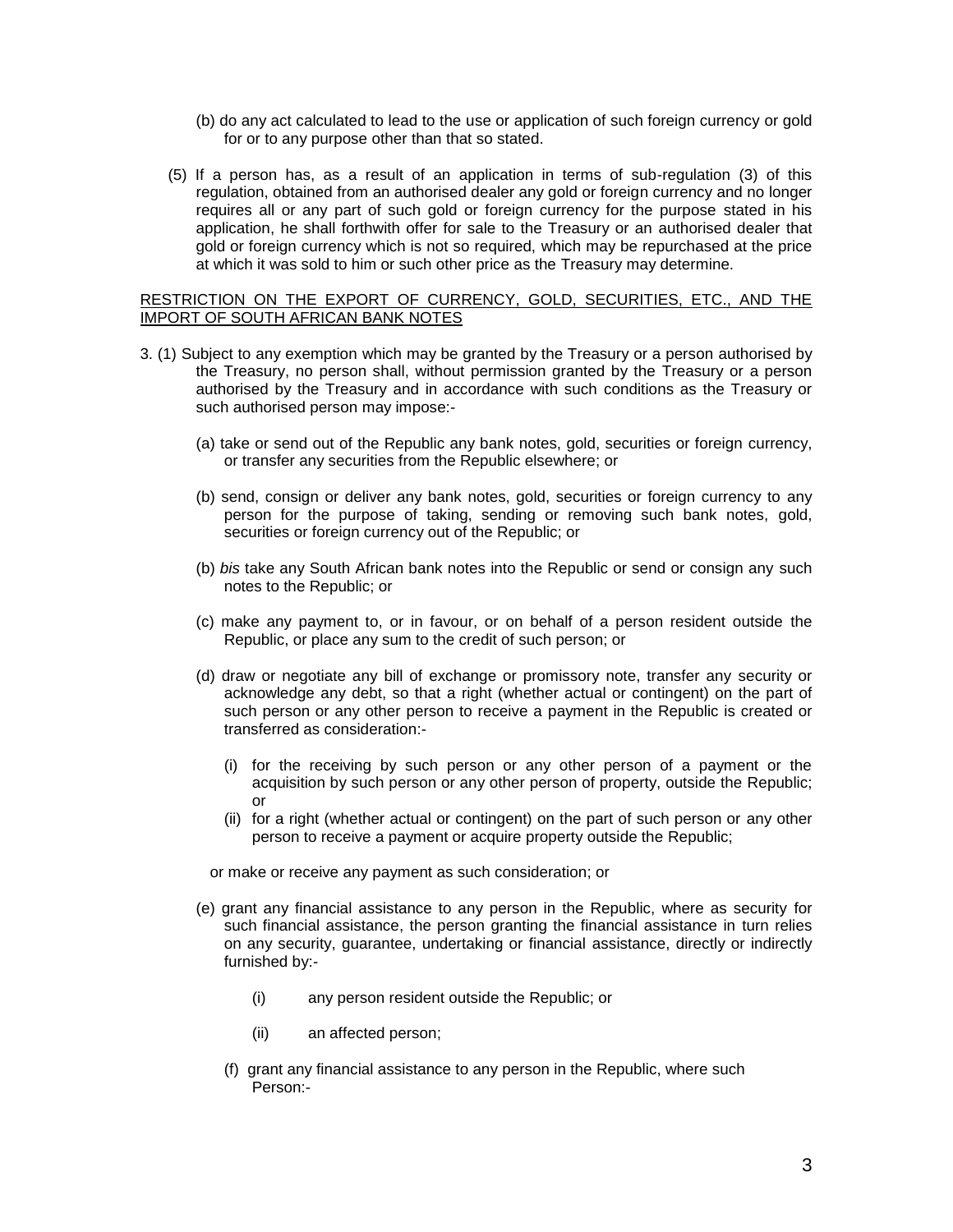- (i) is not resident in the Republic; or
- (ii) is an affected person.
- (2) Nothing in sub-regulation (1) contained shall prohibit the doing by a person authorised by the Treasury of anything within the scope of his authority.
- (3) Every person who is about to leave the Republic and every person in any port or other place recognised as a place of departure from the Republic, who is requested to do so by the appropriate officer shall –

(a) declare whether or not he has with him any bank notes, gold, securities or foreign currency; and

(b) produce any bank notes, gold, securities or foreign currency which he has with him;

and the appropriate officer and any person acting under his directions may search such person and examine or search any article which such person has with him, for the purpose of ascertaining whether he has with him any bank notes, gold, securities or foreign currency, and may seize any bank notes, gold, securities or foreign currency produced or found upon such examination or search unless either:-

- (i) the appropriate officer is satisfied that such person is, in respect of any bank notes, gold, securities or foreign currency which he has with him, exempt from the prohibition imposed by sub-regulation (1); or
- (ii) such person produces to the appropriate officer a certificate granted by the Treasury which shows that the exportation by such person of any bank notes, gold, securities or foreign currency which he has with him does not involve a contravention of that sub-regulation.

No female shall be searched in pursuance of this sub-regulation except by a female.

- (4) The appropriate officer and a ny person acting under his directions may examine or search any goods consigned or letters or parcels sent from the Republic to a destination outside the Republic, for the purpose of ascertaining whether there are being sent therewith any bank notes, gold, securities, or foreign currency, and may seize any bank notes, gold, securities or foreign currency found upon such examination or search, unless the appropriate officer is satisfied that the Treasury has granted a certificate which shows that the sending as aforesaid of the bank notes, gold, securities or foreign currency does not involve a contravention of subregulation (1), and that such certificate was not granted in reliance on any incorrect statement.
- (5) All bank notes, gold, securities and foreign currency seized under sub-regulation (3) or (4) shall be forfeited for the benefit of the National Revenue Fund: Provided that the Treasury may, in its discretion, direct that any bank notes, gold, securities or foreign currency so seized, be refunded or returned, in whole or in part, to the person from whom they were taken, or who was entitled to have the custody or possession of them at the time when they were seized.
- (6) Every person who is about to enter the Republic and every person in any port or other place recognized as a place of arrival in the Republic, who is requested to do so by the appropriate officer shall:-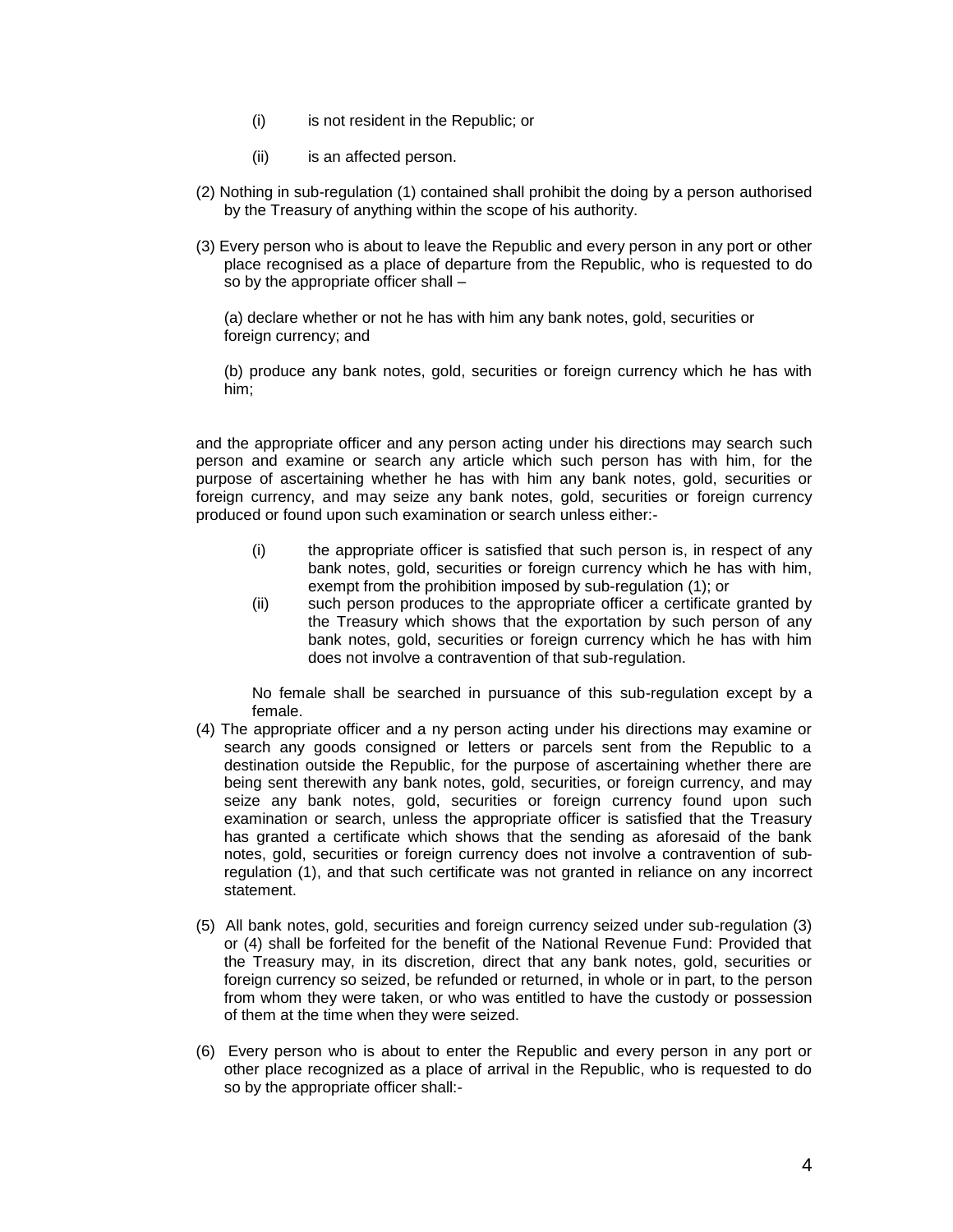- (a) declare whether or not he has with him any South African bank notes; and
- (b) produce any such bank notes which he has with him;

and the appropriate officer and any person acting under his directions may search such person and examine or search any article which such person has with him, for the purpose of ascertaining whether he has with him any South African bank notes and may seize any such bank notes produced or found upon such examination or search unless either:-

- (i) the appropriate officer is satisfied that such person is, in respect of any South African bank notes which he has with him, exempt from the prohibition imposed by sub-regulation 1(b) *bis*; or
- (ii) such person produces to the appropriate officer a certificate granted by the Treasury which shows that the importation by such person of any South African bank notes which he has with him does not involve a contravention of that sub-regulation.

No female shall be searched in pursuance of this sub-regulation except by a female.

- (7) The appropriate officer and any person acting under his directions may examine or search any goods consigned or letters or parcels sent to the Republic from a place outside the Republic, for the purpose of ascertaining whether there are being sent therewith any South African bank notes and may seize any such bank notes found upon such examination or search, unless the appropriate officer is satisfied that the Treasury has granted a certificate which shows that the sending as aforesaid of such bank notes does not involve a contravention of sub-regulation 1(b) *bis*, and that such certificate was not granted in reliance on any incorrect statement.
- (8) All South African bank notes seized under sub-regulation (6) or (7) shall be forfeited for the benefit of the National Revenue Fund: Provided that the Treasury may, in its discretion, direct that any notes so seized, be refunded or returned, in whole or in part, to the person from whom they were taken, or who was entitled to have the custody or possession of them at the time when they were seized.
- (9) For the purposes of sub-regulation (1)(a), documents of title relating to securities shall be deemed to be securities, and any reference to securities in sub-regulations (3), (4) and (5) shall be construed as including references to such documents of title.

# BLOCKED ACCOUNTS

- 4. (1) In this regulation "blocked account" means an account opened with an authorised dealer for the purposes specified in the succeeding sub-regulations.
	- (2) Whenever a person in the Republic is under a legal obligation to make a payment to a person outside the Republic but is precluded from effecting the payment as a result of any restrictions imposed by or under these regulations, the Treasury may order such person to make the payment to a blocked account.
	- (3) The Treasury may by notice in the Gazette direct, in respect of:-
		- (a) persons resident in a particular country; or
		- (b) any particular person whom the Treasury has reasonable grounds to suspect of having contravened any provision of these regulations relating to foreign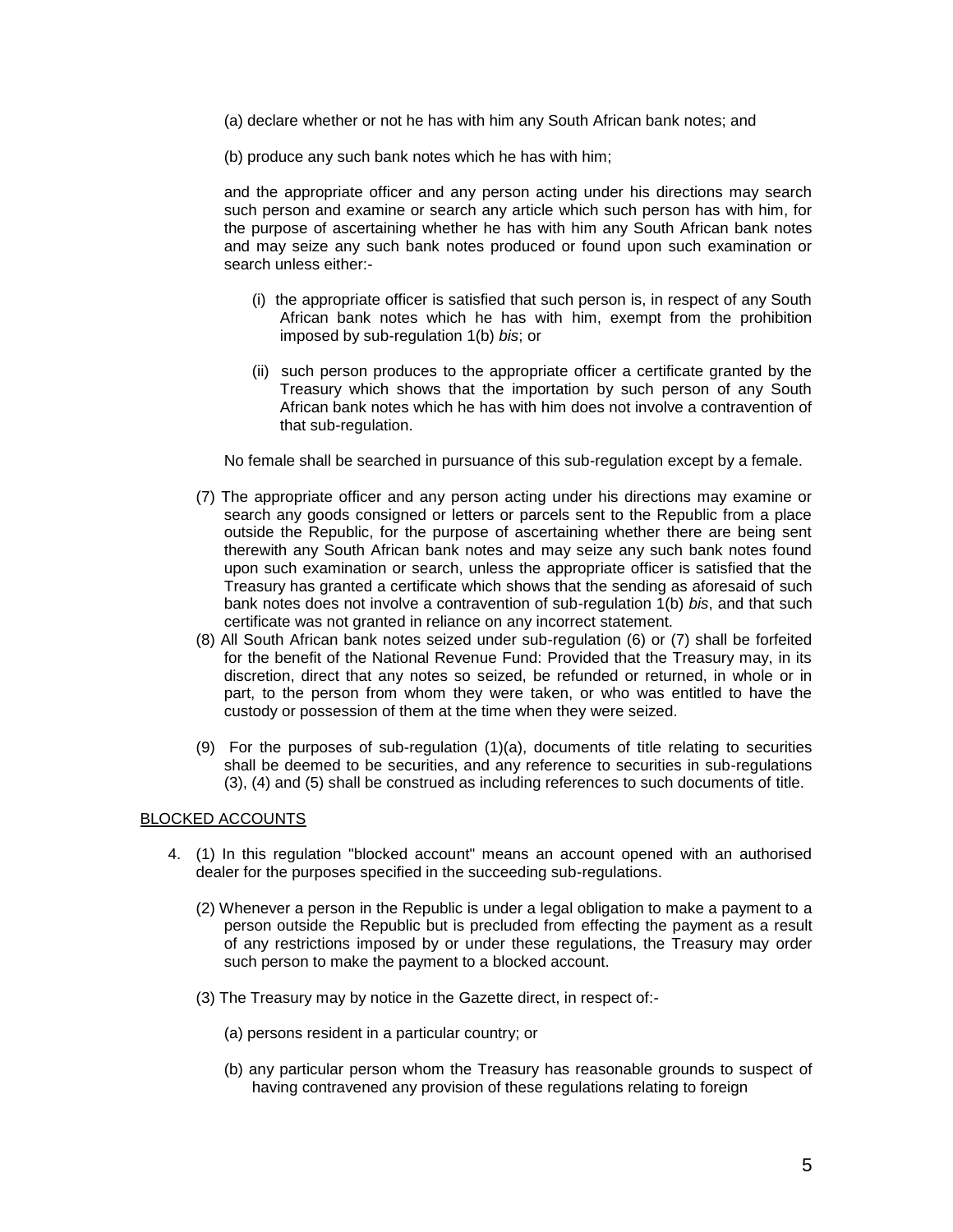exchange, that all sums due by any other persons to persons referred to in (a) or (b) (hereinafter referred to as a "creditor") shall be paid into a blocked account.

- (4) Whenever such direction has been given
	- (a) any person who holds or may thereafter hold moneys on behalf of any creditor (as defined in sub-regulation (3)), or who is or may thereafter become indebted to such creditor, shall forthwith, or as the case may be, on the date upon which such moneys become due or such debt becomes payable, pay the said moneys or the sum representing such debt into the said blocked account;
	- (b) no person shall, without permission of the Treasury and in accordance with such conditions as the Treasury may impose, make any payment on behalf of any creditor as defined in sub-regulation (3);
	- (c) any person who owes money to such creditor but is not under a legal obligation to make a payment, unless called upon by his creditor to do so, shall forthwith report to the Treasury, in writing, the amount of his indebtedness to the said creditor and the conditions on which the amount will become payable. The Treasury may thereupon, if the amount is payable at call, order him to pay the amount forthwith into a blocked account, or, if the amount is payable within a specified period after notice, order him to pay the amount into a blocked account within such period;
	- (d) no person shall, without the permission of the Treasury and in accordance with such conditions as the Treasury may impose, undertake any transaction in respect of property or assets belonging to or directly or indirectly controlled by any creditor as defined in sub-regulation (3), or take any action whereby any moneys which would otherwise have accrued to such creditor, cease to become due to him or whereby any obligation resting upon such person to pay any moneys due or payable to such creditor into a blocked account would otherwise be evaded.
- (5) Any payment made to a blocked account in terms of this regulation shall, to the extent of the sum paid, operate as a valid discharge to the person making payment.
- (6) Where the liability to make the payment is a liability to make the payment in currency other than Republic currency, the amount of the liability in Republic currency and the extent of the discharge shall be ascertained by converting the amount into Republic currency at a rate fixed by the Treasury.
- (7) No sum standing to the credit of a blocked account shall be dealt with in any way except with permission granted by the Treasury or a person authorised by the Treasury and in accordance with such conditions as the Treasury or such authorised person may impose.
- (8) The Treasury may grant exemptions from the provisions of this regulation and may authorise the refund to any person of moneys paid by him into a blocked account. To the extent of such refund no payment shall be deemed to have been made for the purposes of sub-regulation (5).

#### ACQUISITION BY TREASURY OF GOLD

5. (1) Every person resident in the Republic who becomes entitled to sell or to procure the sale of any gold shall, within thirty days after becoming so entitled, offer that gold or cause it to be offered, for sale to the Treasury or to a person authorised by the Treasury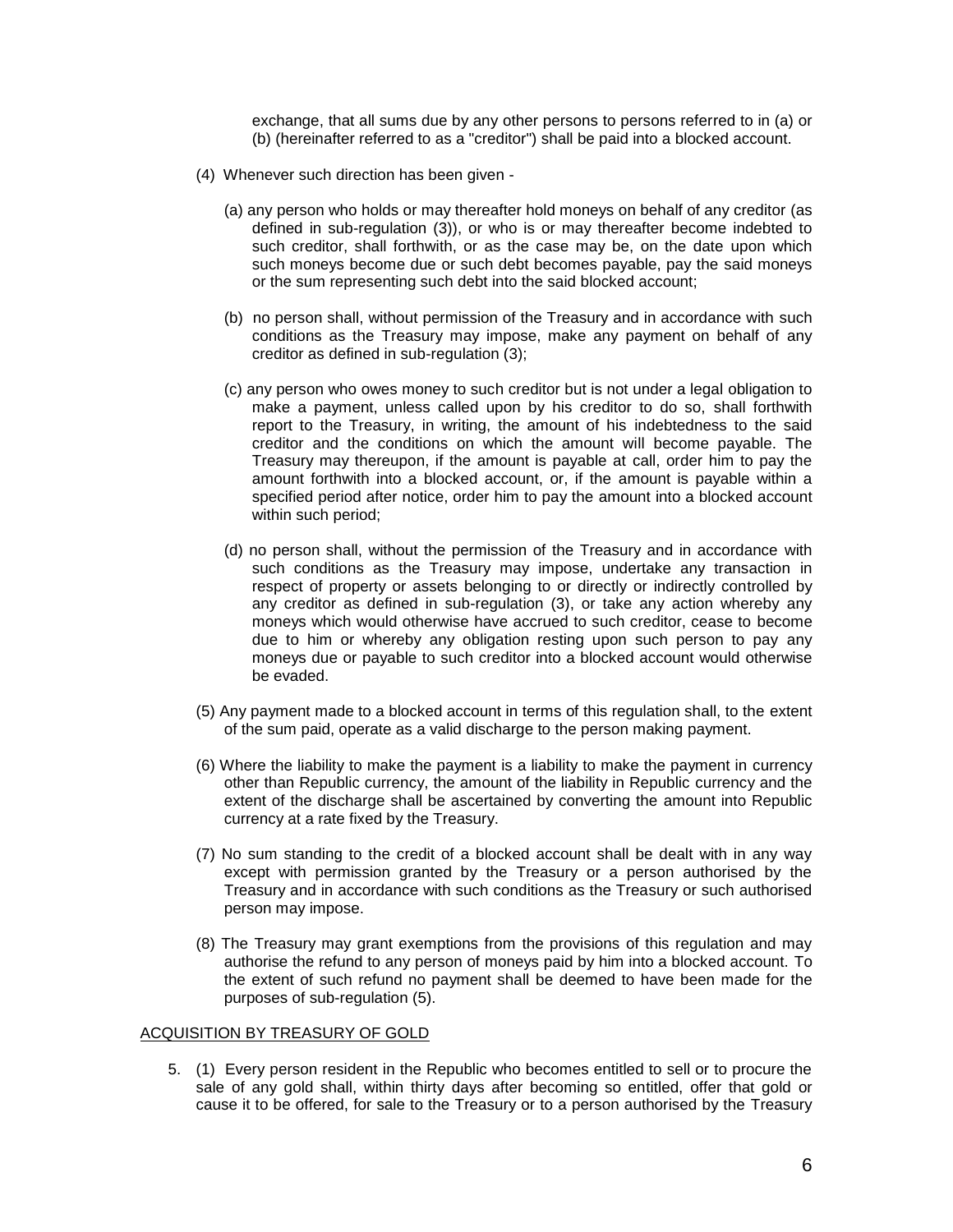to act under this regulation; and the Treasury or a person so authorised may purchase that gold at such price as the Treasury may fix, being a price which, in the opinion of the Treasury, is not less than the market value of the gold on the day of purchase.

- (2) (a) The provisions of sub-regulation (1) of this regulation shall not impose upon any person an obligation to offer any gold for sale or to cause any gold to be offered for sale, if he is, in respect of that gold, exempted from this regulation by the Treasury or by a person so authorised.
	- (b) The Treasury or a person so authorised may withdraw any exemption granted in terms of paragraph (a) of this sub-regulation.
- (3) In any criminal proceedings against any person for failure to comply with subregulation  $(1)$  –
	- (a) if there is produced to the Court any document of which such person is proved or has admitted himself to be the author and which contains a statement by such person from which it may reasonably be inferred that any gold is held by him or on his behalf or in his name, it shall be presumed, until the contrary is proved, that such person is entitled to sell or to procure the sale of the gold in question;
	- (b) if it is proved that such person is entitled to sell or to procure the sale of any gold it shall be presumed, until the contrary is proved, that the gold in question has not been offered for sale to the Treasury or to a person authorised by the Treasury within the period required by sub-requiation (1).

# ACQUISITION BY THE TREASURY OF FOREIGN CURRENCY

- 6. (1) Every person resident in the Republic who becomes entitled to sell or to procure the sale of any foreign currency, shall within thirty days after becoming so entitled, make or cause to be made, a declaration in writing of such foreign currency to the Treasury or to an authorised dealer.
	- (2) Every person resident in the Republic who becomes entitled to assign or to procure the assignment of any right to receive outside the Republic, in respect of any credit or of any balance at a bank, payment of any amount in a foreign currency shall, within thirty days after becoming so entitled, make or cause to be made, a declaration in writing of such right to the Treasury or to an authorised dealer.
	- (3) Any person who has, in terms of sub-regulation (1) or (2), made a declaration in writing to the Treasury or to an authorised dealer, shall be deemed to have offered such foreign currency or such right, as the case may be, for sale to the Treasury or to such authorised dealer and the Treasury or such authorised dealer may purchase such foreign currency or such right at a price which, in the case of foreign currency, shall not be less than the market value of that currency on the day of purchase and, in the case of a right, shall be such as the Treasury may fix.
	- (4) Any person from whom the Treasury or an authorised dealer purchases foreign currency or a right in terms of this regulation shall do all things necessary for the purpose of transferring that foreign currency or assigning that right to the Treasury or to such authorised dealer.
	- (5) No person who is entitled (whether actually or contingently) to receive a payment in a foreign currency shall, except with permission granted by or on behalf of the Treasury and in accordance with such conditions as may be imposed by the Treasury or on its behalf do, or refrain from doing, any act with intent to secure that:-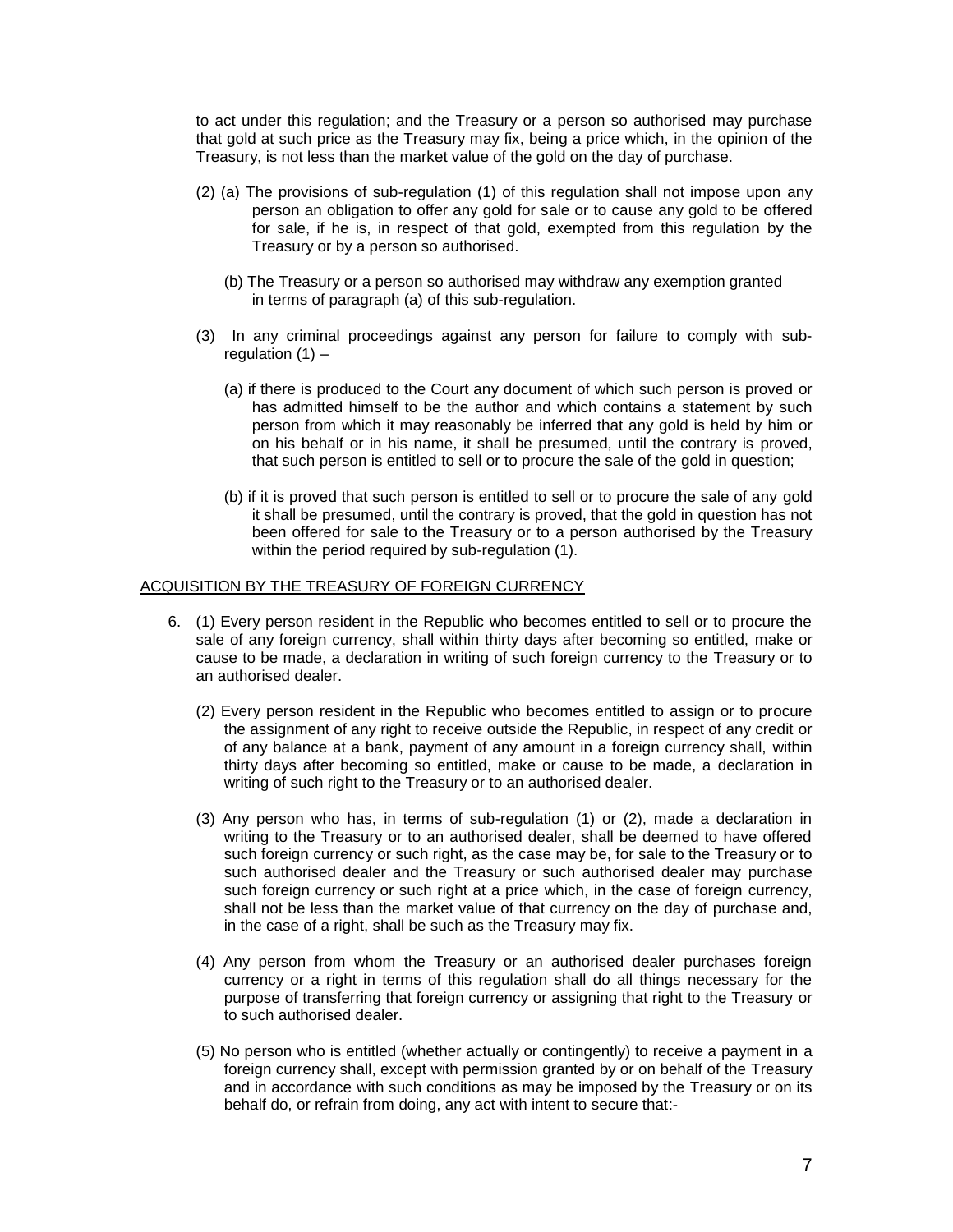- (a) the receipt by him of the whole or any part of the payment in such currency is delayed;
- (b) the payment ceases, in whole or in part, to be receivable by him or receivable in that currency;
- (c) the contingency on which the right to receive payment as aforesaid is dependent (including the declaration of a dividend or profit by a company in which such person has an interest), does not eventuate.
- (6) Any foreign currency or any right in respect of which a declaration has been made in terms of sub-regulation (1) or (2) but which has not been purchased by the Treasury or by a person authorised by the Treasury to act under this regulation shall not be sold, transferred or otherwise disposed of without the permission of the Treasury and in accordance with such conditions as the Treasury may impose.
- (7) The provisions of sub-regulations (3), (4) and (6) shall not impose upon any person an obligation in respect of any foreign currency or any right if he is, in respect of that currency or that right, as the case may be, exempted from this regulation by the Treasury.
- (8) The Treasury may withdraw any exemption granted in terms of sub-regulation (7).
- (9) For the purposes of this regulation any person who has at any time since the commencement of these regulations been in the Republic shall be deemed, until the contrary is proved, to have been and still to be resident in the Republic.
- (10) (a) Subject to any exemption which may be granted by the Treasury, no person shall export from the Republic goods which exceed in value twenty rand or such greater amount as the Treasury may determine, unless the relative bill of entry export in respect of such goods is accompanied by a declaration in such form as may be prescribed by the Treasury, duly completed and signed by the consignor or a person duly authorised by him and attested by an authorised dealer; provided that –
	- (i) where the goods are forwarded through the post, a declaration in the said form so completed, signed and attested, shall be furnished to the postmaster at the time the parcel is handed in at the post office; and
	- (ii) where goods are exported to countries outside the Republic from stations where there are no customs officers, a copy of the relative declaration shall be handed to the attesting authorised dealer for submission to the South African Reserve Bank.
	- (b) The Treasury may direct that the said declaration shall be completed in respect of any commodity or article, irrespective of its value.
	- (c) For the purposes of this sub-regulation "value" shall mean -

(i) for customs purposes, the value as defined in section one hundred and eight of the Customs Act, 1955 (No. 55 of 1955); and

(ii) for the purposes of an authorised dealer, the full proceeds of the goods exported.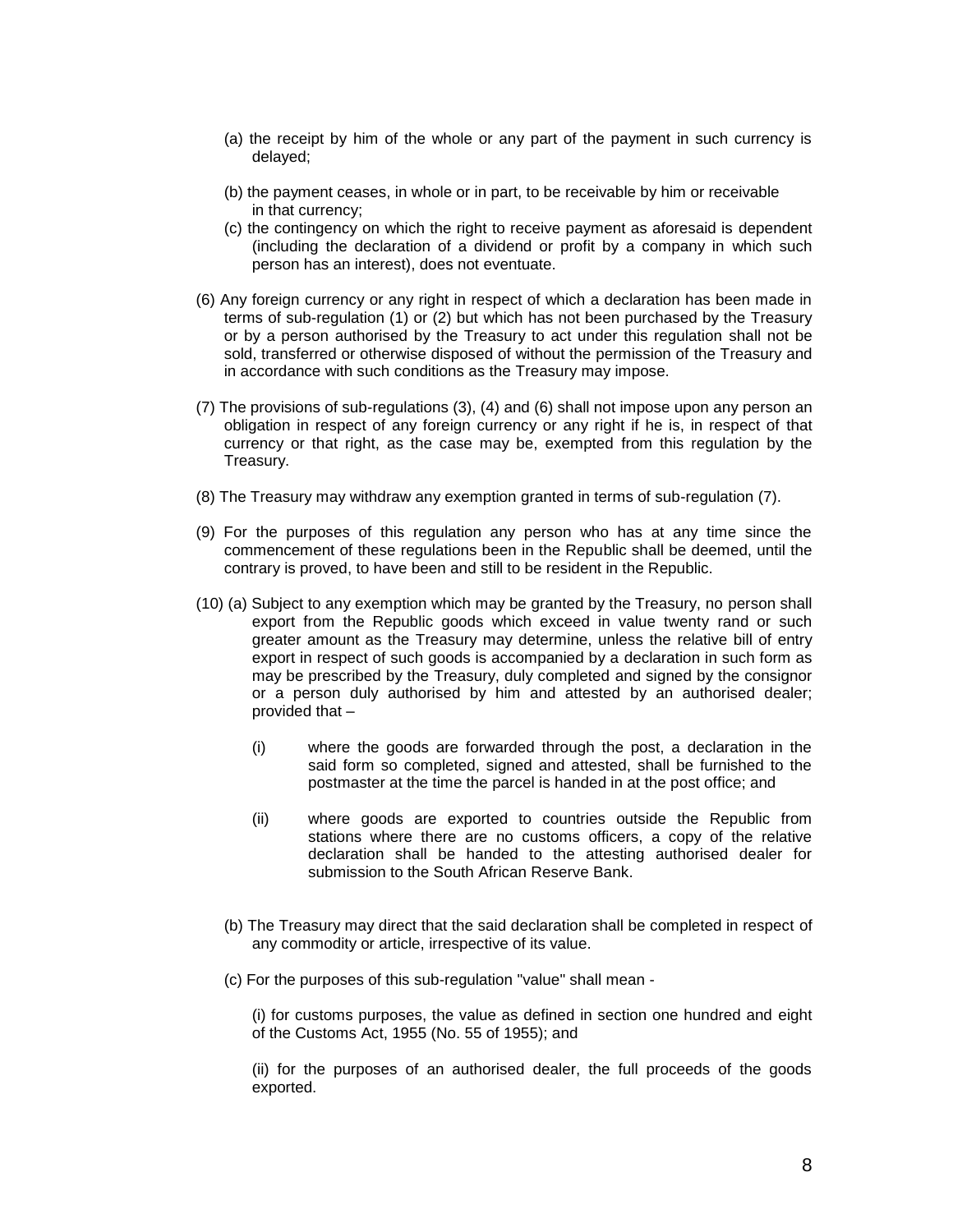- (11) If in any criminal proceedings against any person for a contravention of subregulation (1) of this regulation there is produced to the Court any document of which such person is proved or has admitted himself to be the author and which contains a statement by such person from which it may reasonably be inferred that any foreign currency is held by him or in his name or on his behalf, it shall be presumed, until the contrary is proved, that such person is entitled to sell or to procure the sale of the foreign currency in question.
- (12) If in any criminal proceedings against any person for a contravention of subregulation (2) of this regulation there is produced to the Court any document of which such person is proved or has admitted himself to be the author and which contains a statement by such person from which it may reasonably be inferred that any amount is standing to his credit outside the Republic or that he has any balance at a bank outside the Republic, it shall be presumed, until the contrary is proved, that such person is entitled to assign or to procure the assignment of such a right as is referred to in the said sub-regulation (2).
- (13) If in any criminal proceedings against any person for a contravention of subregulation (1) or (2) of this regulation, it is proved that such person is entitled to sell or to procure the sale of or to assign or to procure the assignment of any foreign currency, it shall be presumed, until the contrary is proved, that a declaration in writing has not been made to the Treasury or to an authorised dealer within the period required by sub-regulation (1) or (2), as the case may be.

# DECLARATION OF FOREIGN ASSETS AND LIABILITIES

- 7. (1) Every person resident in the Republic who is, or becomes, entitled to sell or to procure the sale of any foreign asset, shall within thirty days after becoming so entitled, make or cause to be made, a declaration in writing in the form prescribed by the Treasury of such foreign asset to the Treasury or to an authorised dealer. Such declaration shall state when and how such foreign asset was acquired, where it is held and whether and to what extent it is held in cover for or in respect of any foreign liability.
	- (2) Any foreign asset in respect of which a declaration has been made in terms of subregulation (1) of this regulation shall not be sold, transferred or otherwise disposed of without the permission of the Treasury, and in accordance with such conditions as the Treasury may impose.
	- (3) The provisions of sub-regulation (2) of this regulation shall not impose upon any person an obligation in respect of any foreign asset if he is, in respect of that asset, exempted from this regulation by the Treasury.
	- (4) The Treasury may withdraw any exemption granted in terms of sub-regulation (3) of this regulation.
	- (5) For the purposes of this regulation any person who has at any time since the date of publication thereof been in the Republic shall be deemed, until the contrary is proved, to have been and still to be resident in the Republic.

#### POWER TO PRESCRIBE CURRENCIES IN RESPECT OF CERTAIN TRANSACTIONS

8. (1) The Treasury may from time to time prescribe, by notice in the Gazette or by instructions to authorised dealers, the currency or currencies or the manner in which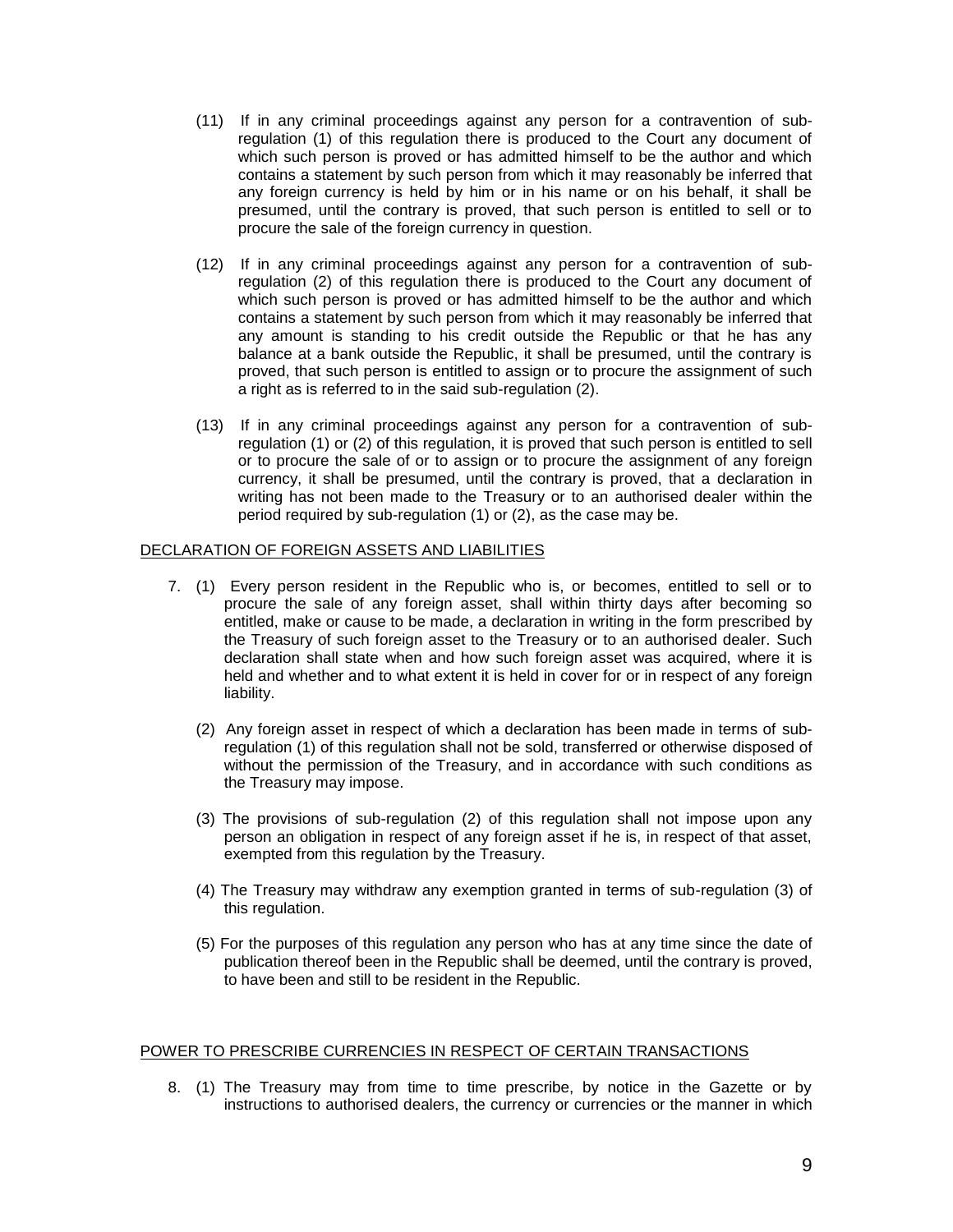payment may or may not be made in connection with imports or exports or other transactions involving payments between persons in the Republic and persons outside the Republic, and no person shall, except with the permission of the Treasury, and in accordance with such conditions as the Treasury may impose, make or receive payment otherwise than in the currency or currencies or in the manner so prescribed.

- (2) Without prejudice to the generality of the provisions of sub-regulation (1), any notice and any instructions under the said sub-regulation may relate to payments (including any particular payment) –
	- (a) in connection with the import or export of any commodity specified in the notice or instructions –
		- (i) to or from all countries; or
		- (ii) to or from all countries except any country specified in the notice or instructions; or
		- (iii) to or from any country so specified; or
	- (b) in connection with any particular transaction.
- (3) The provisions of sub-regulation (10) of Regulation 6 shall apply *mutatis mutandis* to the export from the Republic of any commodity to a country in connection with the export of which commodity to that country the Treasury has in terms of sub-regulation (2) above prescribed the currency or currencies or the manner in which payment may or may not be made.

# LIMITATION OF OPTIONAL PORTS OF DESTINATION

- 9. (1) No person may, except with permission granted by the Treasury and in accordance with such conditions as the Treasury may impose, consign any goods to any destination other than that specified in the Declaration in regard to Foreign Exchange Proceeds of Exports prescribed in terms of sub-regulation (10)(a) of Regulation 6, unless the other destination is in the same monetary area, or give or accept instructions after the despatch of the goods for the diversion thereof to any other destination unless such other destination is in the same monetary area.
	- (2) If in any criminal proceedings under this regulation it is proved that goods have been diverted to a country other than that designated as the destination of such goods on the prescribed documents submitted to and accepted by the Republic authorities to cover the outward consignment of such goods, then it shall be presumed, until the contrary is proved, that the goods were consigned to and received in such other country and not the country designated on such documents.

# RESTRICTION ON EXPORT OF CAPITAL

- 10. (1) No person shall, except with permission granted by the Treasury and in accordance with such conditions as the Treasury may impose –
	- (a) export from the Republic during any period of twelve months a total quantity of goods which exceeds in value twenty rand or such greater amount as the Treasury may determine, if  $-$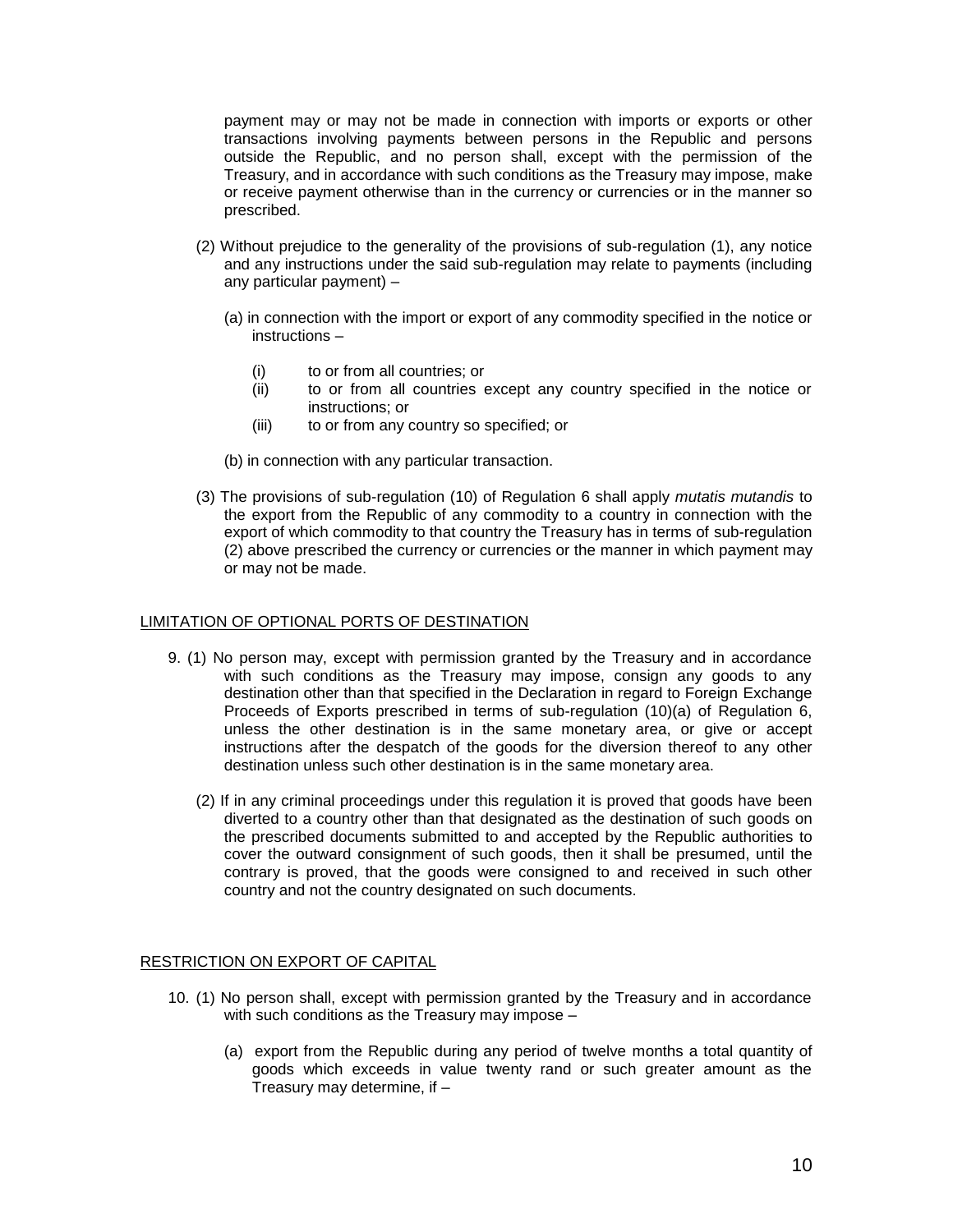- (i) no payment for such goods has been or is to be received in the Republic from a person outside the Republic; or
- (ii) such goods are exported at a price which is less than the value thereof; or
- (iii) the period within which payment for such goods is to be made exceeds six months from the date of shipment from the Republic or such shorter period as an authorised dealer may determine in respect of such goods;
- (b) take out of the Republic goods, including personal apparel, household effects, and jewellery which have a value in excess of six hundred rand or of such greater amount as the Treasury may determine;
- (c) enter into any transaction whereby capital or any right to capital is directly or indirectly exported from the Republic.
- (2) The provisions of sub-regulation (3), (4) and (5) of Regulation 3 shall apply *mutatis mutandis* to goods referred to in sub-regulation (1)(b) of this regulation.
- (3) For the purposes of this regulation "value" shall mean the value for customs purposes as defined in **[***Section eighty of the Customs and Excise Act, 1998 (Act No. 20 of 1998)***]***.*

# ASSIGNMENT TO TREASURY OF RIGHT TO EXPORTED GOODS

11.(1) Whenever a person has exported goods from the Republic and has failed to sell such goods within six months from the date of shipment from the Republic, or within such shorter period as may have been determined in terms of sub-regulation (1)(a)(iii) of Regulation 10, without having permission in terms of sub-regulation (1) of Regulation 10 aforesaid to export such goods without sale, or without payment within the period mentioned by sub-regulation  $(1)(a)(iii)$  aforesaid, then in such event such person shall within fourteen days from the date of expiry of the said period report in writing to the Treasury or to an authorised dealer that the said goods have not been sold, and the Treasury may thereupon order such person to assign to the Treasury or to a person authorised by the Treasury his right to the said goods.

The sum payable as consideration for any assignment in terms of this regulation shall be such sum as may be determined by or on behalf of the Treasury, but shall not be less than the amount realised by the Treasury after deduction of the cost of realisation.

(2) After the date on which this regulation comes into force, no person shall export any goods on conditions which would preclude him from giving effect to an order issued in terms of sub-regulation (1).

# GOODS PURCHASED OUTSIDE THE REPUBLIC

12. (1) Whenever a person in the Republic has purchased goods in any country outside the Republic and has paid for or made a payment on account of such goods, but the said goods have not been consigned to the Republic within four months from the date on which such payment was made, such person shall within fourteen days from the date of expiry of the said period of four months report in writing to the Treasury or to an authorised dealer that the goods have not been consigned to the Republic and the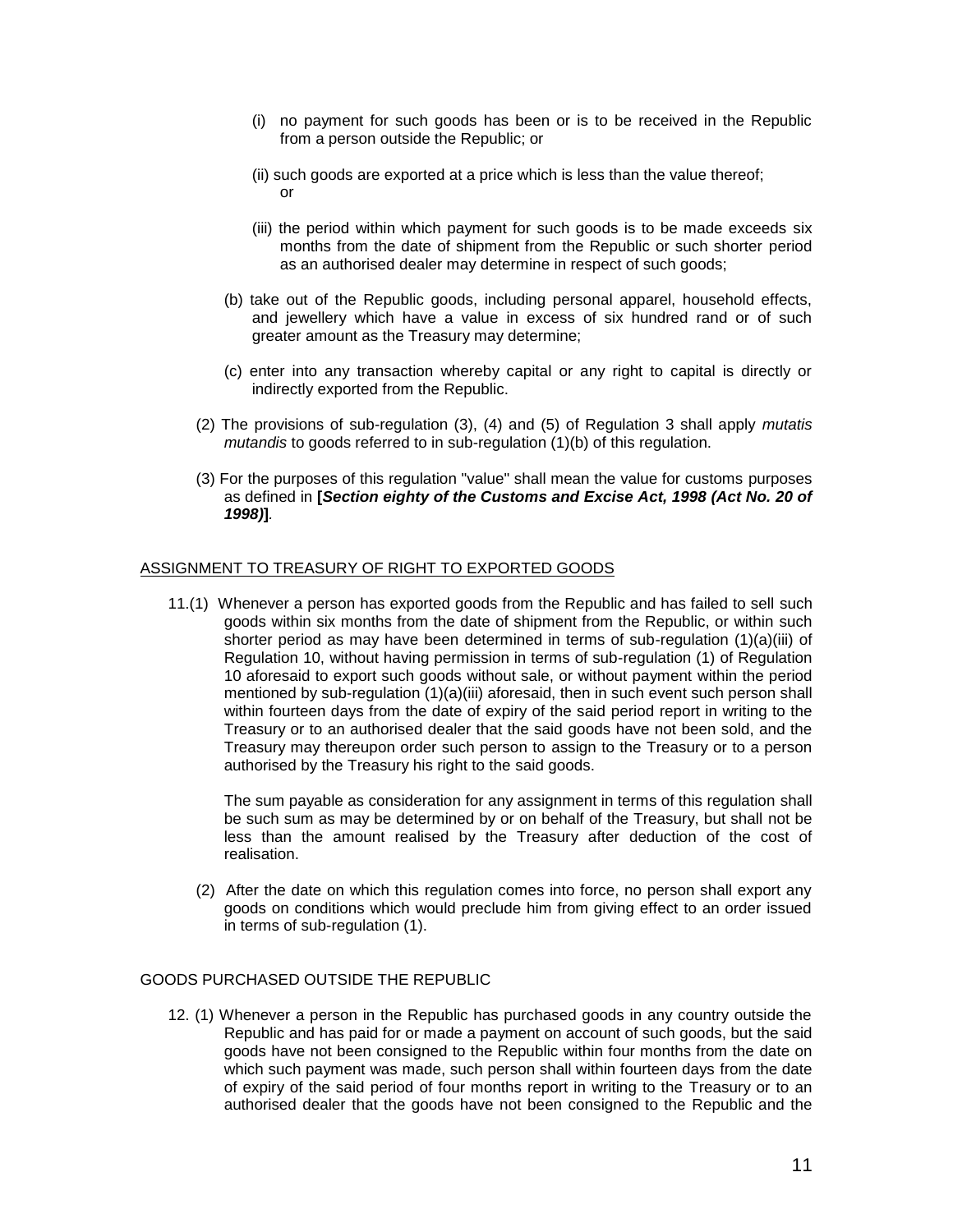Treasury may thereupon order such person to assign to the Treasury or to a person authorised by the Treasury his right to the said goods. The sum payable in consideration for any assignment made in accordance with this regulation shall be such as the Treasury may fix but shall not be less than the amount realised by the Treasury after deduction of the cost of realisation.

- (2) After the date on which this regulation comes into force no person shall purchase any goods on conditions which would preclude him from giving effect to an order issued in terms of sub-regulation (1).
- (3) If in any criminal proceedings against any person for failure to make a report to the Treasury or to an authorised dealer as required by sub-regulation (1), it is proved that such person was unable, after the expiration of a period of six months from the date on which any payment referred to in the said sub-regulation was made by him, to produce a bill of entry import in respect of the goods in question after having been called upon to do so by the Treasury or by an authorised dealer, it shall be presumed, until the contrary is proved, that the goods in question were not consigned to the Republic within four months from the said date.
- (4) No person in the Republic who has purchased any means of transport outside the Republic shall, after such means of transport has been consigned and brought to the Republic, permit such means of transport to leave the Republic for the conveyance of any persons or goods for reward outside the Republic except with the consent of the Treasury and subject to such conditions as the Treasury may impose.

For the purposes of this sub-regulation "means of transport" includes any ship, aircraft, motor vehicle, tractor or roller.

PROHIBITION OF EXPORT OF GOODS IMPORTED FROM COUNTRIES OUTSIDE THE STERLING AREA

- 13.(1) No person shall, except with permission granted by the Treasury, and in accordance with such conditions as the Treasury may impose, export from the Republic any article imported from any country outside the sterling area.
	- (2) For the purposes of this regulation an article manufactured in the Republic in whole or in part from imported products, materials or parts, shall be deemed to be of South African origin and be deemed not to have been imported from a country outside the sterling area.
	- (3) In this regulation "manufactured" includes processed or assembled.

# RESTRICTION ON DEALINGS IN SECURITIES BELONGING TO NON-RESIDENTS

- 14.(1) No person shall, without permission granted by the Treasury or a person authorised by the Treasury and in accordance with such conditions as the Treasury or such authorised person may impose –
	- (a) acquire or dispose of in any way any controlled security;
	- (b) act as nominee for a non-resident or appoint a non-resident as nominee in respect of any dealings in securities;
	- (c) make any entry in a security register which involves the transfer of a security into or out of the name of a non-resident;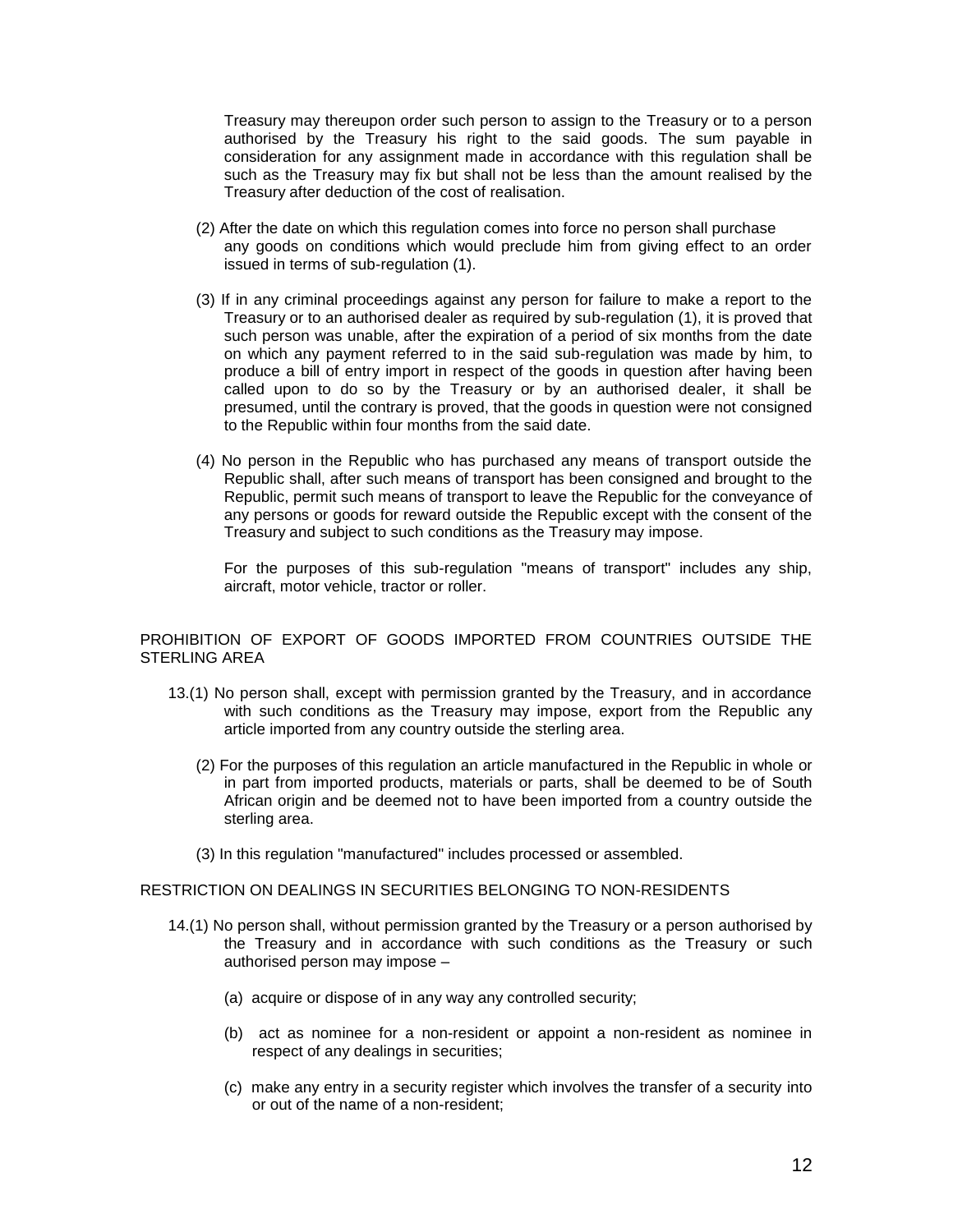- (d) change an address of a non-resident in any security register except a change to an address in the same monetary area as that currently recorded in the register;
- (e) enter in a security register or do any act with intent to secure the entry in such register of an address in the Republic if he knows or has reason to believe that the purchaser of the security is a non-resident or that a non-resident has an interest in the security;
- (f) transfer a security owned by a non-resident or in which a non-resident has an interest from a United Kingdom register or from the London section of a register to a South African register or section of a South African register.
- (2) (a) Any person who holds, possesses or has in his custody any controlled securities shall submit such securities to an authorised dealer within thirty days from the date of commencement of this regulation or within thirty days from the date on which he becomes the holder of such securities or on which such securities come into his possession or are placed in his custody whichever is the later date.
	- (b) The securities submitted in terms of paragraph (a) must be accompanied by a list giving the following particulars:-
		- (i) Full name and country of residence of owner or person interested in the securities, together with a signed declaration by the holder that to the best of his knowledge, the owner or interested person is actually resident in the country stated.
		- (ii) Name of company or body which issued the securities.
		- (iii) Total number of securities.
		- (iv) Full name and residential address of person in possession of the securities or who has the securities in his custody.

For the purpose of facilitating identification of controlled securities the Treasury may direct authorised dealers to affix to the securities so submitted to them their stamp together with such endorsement as the Treasury may determine.

- (3) For the purposes of this regulation
	- (a) "controlled security" means
		- (i) any security which is registered in the name of a non-resident, or of which a non-resident is the owner, or in which a non-resident has an interest;
		- (ii) any security acquired from a non-resident or acquired outside the Republic, by any person, irrespective of the residence of such person ;
	- (b) "non-resident" means a person resident outside the Republic;
	- (c) "nominee" means a person through whose agency all or any of the rights of the owner of a security are exercised.

# **Prohibition of dealings in bearer securities and bearer options**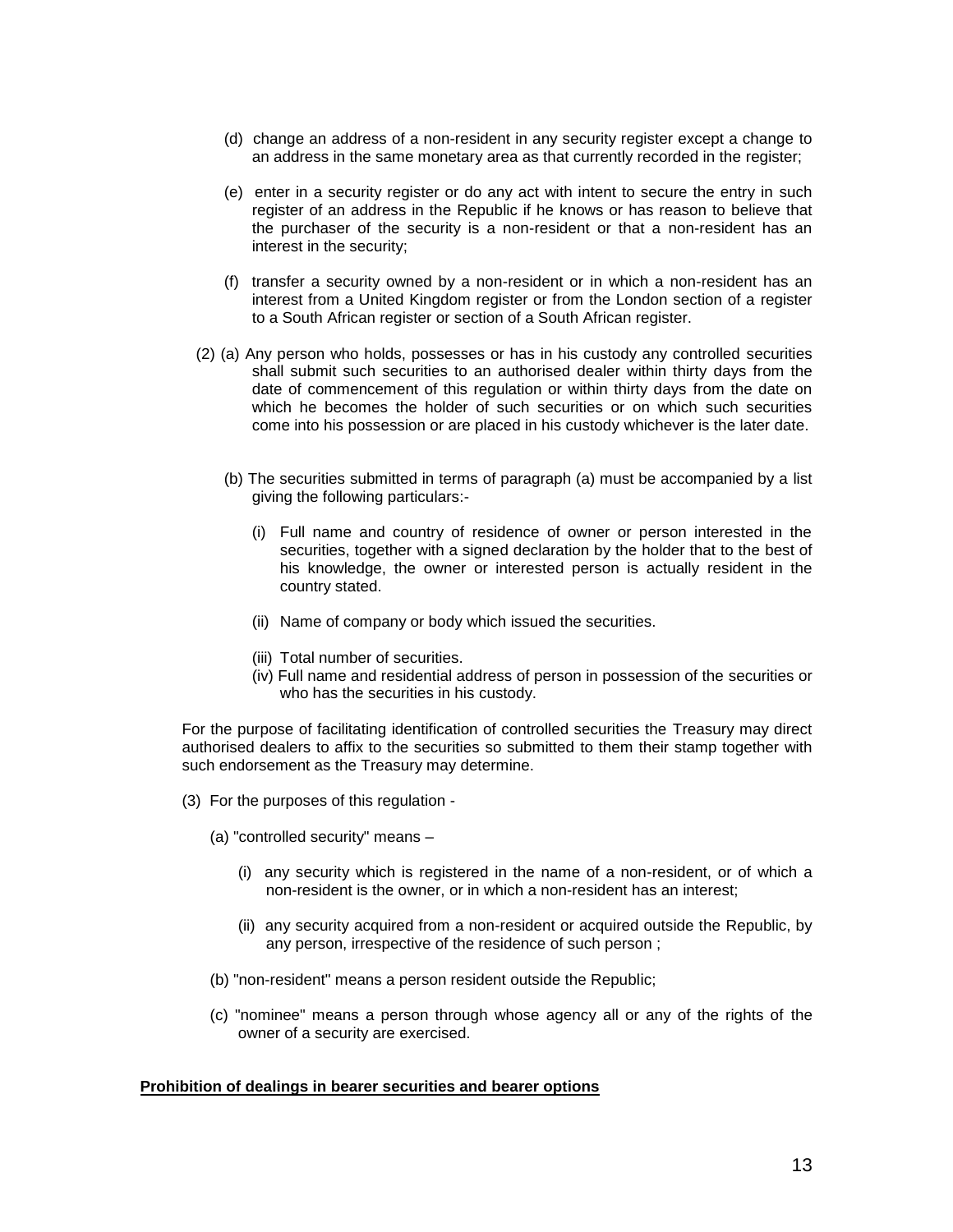- 15. (1) No person shall pay any dividend or interest coupon issued in respect of any bearer security irrespective of whether such coupon became payable before or becomes payable after the commencement of this regulation.
	- (2) No person shall issue any bearer option or extend the currency period of any existing bearer option.
	- (3) No person shall dispose of, acquire or otherwise deal in
		- (a) any bearer security;
		- (b) any bearer option issued after the date of publication of this Proclamation in the Gazette.
	- (4) The owner of any bearer security may with the permission of the Treasury and in accordance with such conditions as the Treasury may impose, convert such security into a registered security.
	- (5) Application for permission to convert any bearer security into any registered security shall be accompanied by a sworn declaration in such form as the Treasury may prescribe, duly completed by the owner of the security or his authorised agent.
	- (6) (a) The Treasury or a person authorised by the Treasury may grant exemptions from the provisions of sub-regulations (1), (2) and (3).
		- (b) The provisions of sub-regulation (5) shall apply *mutatis mutandis* in respect of applications for exemptions under paragraph (a) of this sub-regulation relating to bearer securities or to dividend or interest coupons issued in respect of such bearer securities.
	- (7) The provisions of this regulation shall apply in respect of all bearer securities and bearer options irrespective of whether such securities or options were or are issued inside or outside the Republic.
	- (8) For the purposes of this regulation "option" means the right to subscribe for or take up the whole or any part of an issue of capital.

# **Control of capital issues**

- 16.(1) Except with the consent of the Treasury and in accordance with such conditions as the Treasury may impose, no person shall during any period of twelve months –
	- (a) make in the Republic an issue or issues of capital which amount in the aggregate to more than ten thousand rand; or
	- (b) renew or postpone the date of maturity of securities maturing for repayment in the Republic which amount in the aggregate to more than ten thousand rand.
	- (2) The Treasury may from time to time by notice in the Gazette
		- (a) exempt particular classes of issuers of capital, either generally, or in respect of particular classes of issues of capital, from the operation of sub-regulation (1); or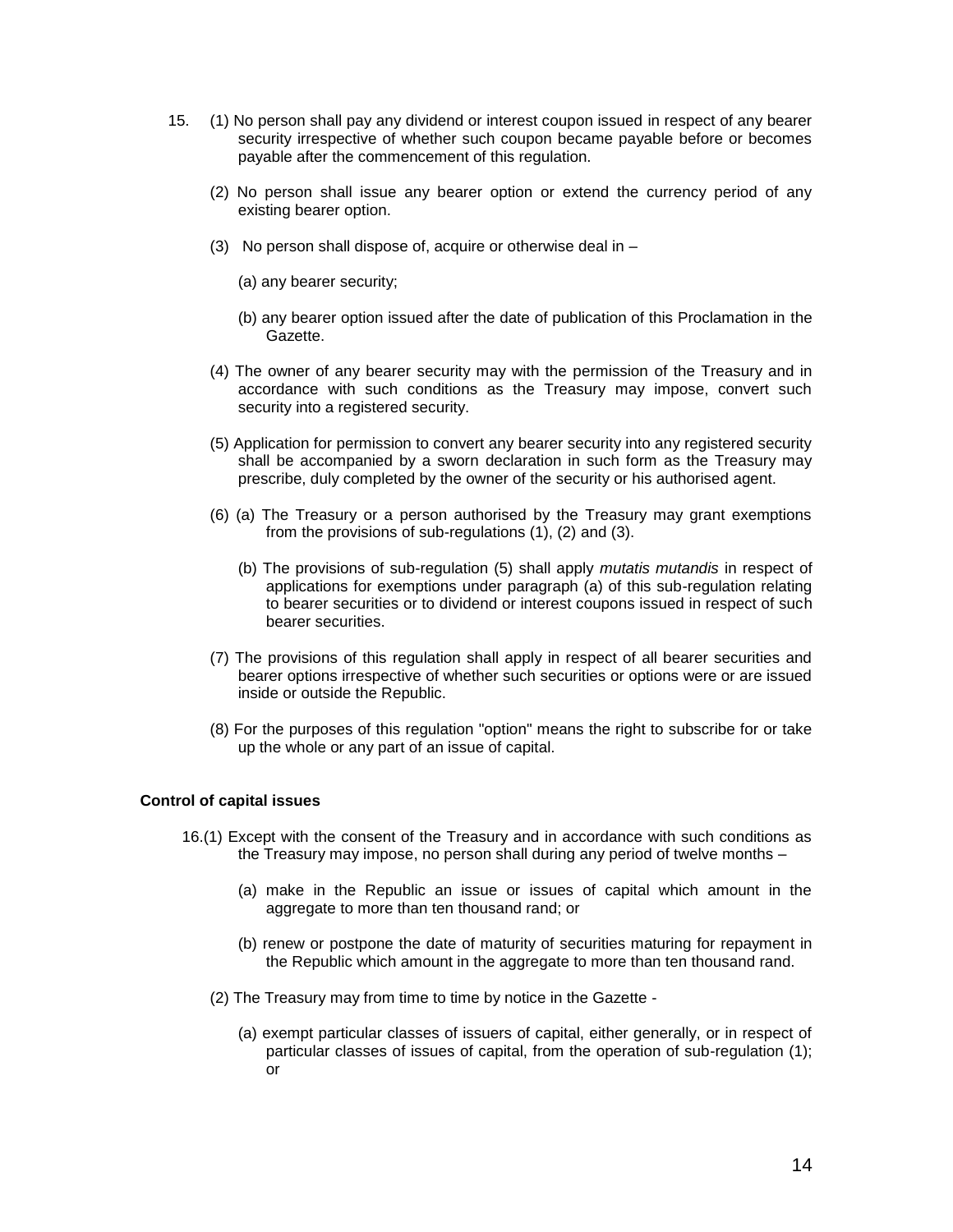- (b) increase, either generally or in respect of particular classes of issues or issuers of capital, the aggregate exemption limit of ten thousand rand prescribed in sub-regulation (1); and may by similar notice withdraw any such aforementioned notice or reduce to not less than ten thousand rand any exemption limit prescribed in any such aforementioned notice as the case may be.
- (3) For the purposes of this regulation
	- (a) a person shall be deemed to make an issue of capital who
		- (i) raises capital in the Republic by the issue, whether within or outside the Republic, of any securities or who issues any securities whether for cash or otherwise; or
		- (ii) receives any money on loan on the terms or in the expectation that the loan will or may be repaid wholly or partly by the issue of securities or by the transfer of any securities issued after the making of the loan;
	- (b) the amount of capital issued or to be issued shall be deemed to be the a mount to be raised by the issue or the total nominal value of the securities whichever is the greater.
- (4) The raising of any loan by any local authority shall be deemed to constitute an issue of capital whether or not securities are issued or transferred in connection with such loan.
- (5) No local authority shall without the written consent of the Treasury raise any loan outside the Republic.
- (6) If in any advertisement, prospectus or other document which offers for subscription any securities there be included any statement intimating or purporting to convey that the Treasury has approved or consented to the issue of the securities, such statement shall be included only at the top or commencement of the advertisement, prospectus or other document and shall be made and qualified in the following words:- "The Treasury has consented under Exchange Control Regulation 16 to the issue of the securities referred to hereunder but that consent does not imply that the Treasury has investigated or is responsible in any way for the soundness of the proposals involved or for the correctness of any statements made or opinions or estimates given in connection with such proposals."

# **Businesses controlled by persons outside the Republic**

17. Where the control of any business is established outside the Republic, any transaction with a branch or subsidiary of such business in the Republic shall be treated as if the said branch or subsidiary were a separate person. The manager or controller of such branch or subsidiary in the Republic shall assume the same obligations under these regulations as he would have been required to assume if the said branch or subsidiary were independent of control from outside the Republic.

#### **Provision of security**

18. (1) The Treasury or a person authorised by the Treasury, may order any person to provide security, in such form and in such amount as the Treasury may determine,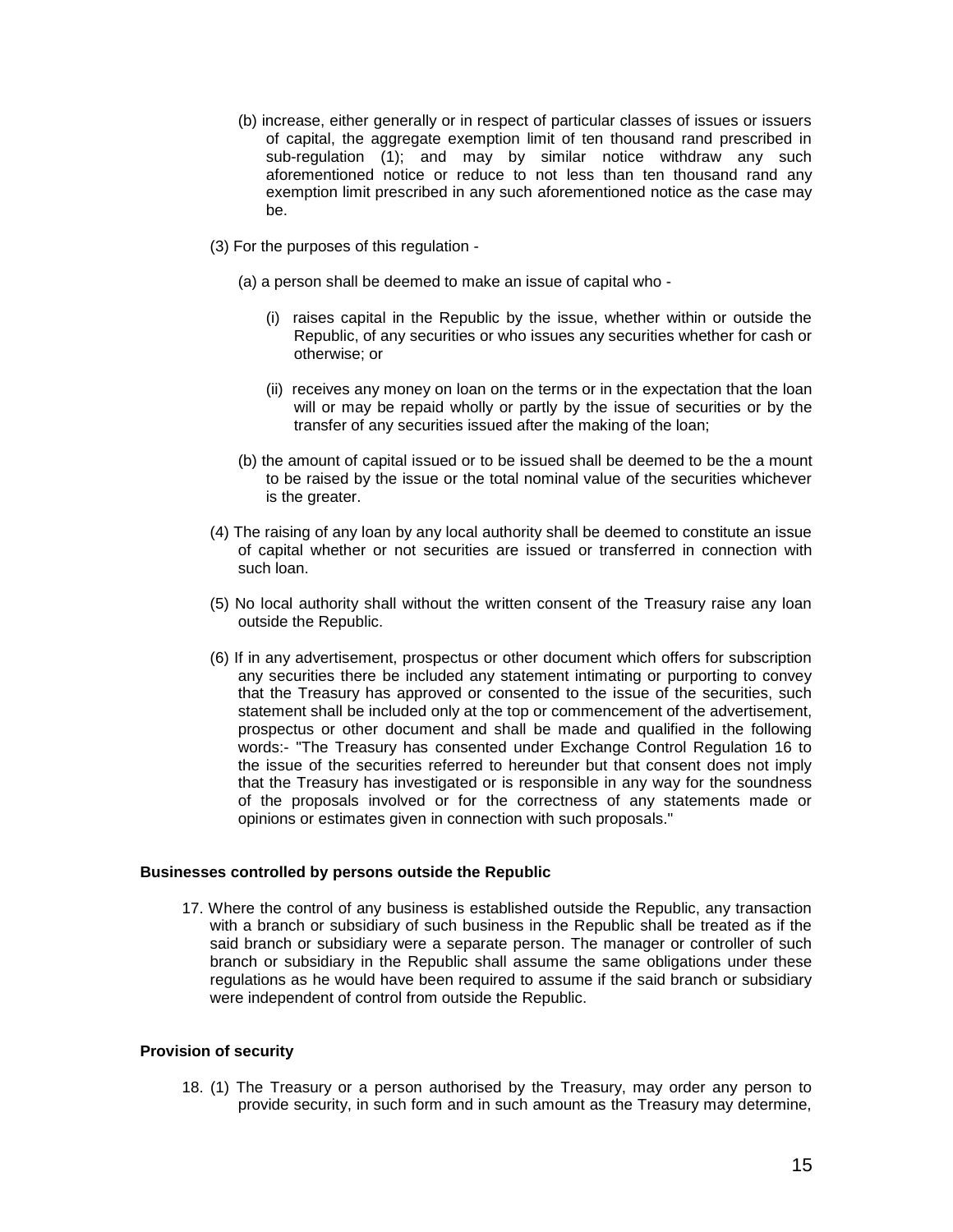that he will comply, either generally or in respect of any particular transaction, with the provisions of any of these regulations specified by the Treasury or by a person authorised by the Treasury.

(2) Where any person who has provided security in terms of this regulation, has failed to comply with the provisions of the regulations in respect of which the security has been provided, the Treasury may direct that the said security shall be forfeited for the benefit of the National Revenue Fund.

The forfeiture of such security shall not prevent any other action against the person concerned for his failure to comply with the provisions of these regulations.

### **Furnishing of information**

- 19. (1) The Treasury, or any person authorised by the Treasury, may order any person to furnish any information at such person's disposal which the Treasury or such authorised person deems necessary for the purposes of these regulations and any person generally or specifically appointed by the Treasury for the purpose may enter the residential or business premises of a person so ordered and may inspect any books or documents belonging to, or under the control of such person.
	- (2) If any person makes any statement in any information furnished in compliance with such an order which is in conflict with any other statement previously made by him in giving information required in connection with the subject matter of such order, he shall be deemed to have made an incorrect statement in terms of Regulation 22 and may, on an indictment, summons or charge alleging that he made the two conflicting statements, be convicted of making an incorrect statement in contravention of the said Regulation 22 upon proof of the two statements in question and without proof as to which of the said statements was incorrect, unless he proves that when he made each statement he believed it to be true.

### **Exemption from stamp duty**

20. Stamp duty shall not be chargeable on any document made for the sole purpose of meeting the requirements of these regulations.

#### **Forms**

21. The Treasury may prescribe such forms for the purposes of these regulations as it may think expedient.

### **Penalty**

22. Every person who contravenes or fails to comply with any provision of these regulations, or contravenes or fails to comply with the terms of any notice, order, permission, exemption or condition made, conferred or imposed thereunder, or who obstructs any person in the execution of any power or function assigned to him by or under these regulations, or who makes any incorrect statement in any declaration made or return rendered for the purposes of these regulations (unless he proves that he did not know, and could not by the exercise of a reasonable degree of care have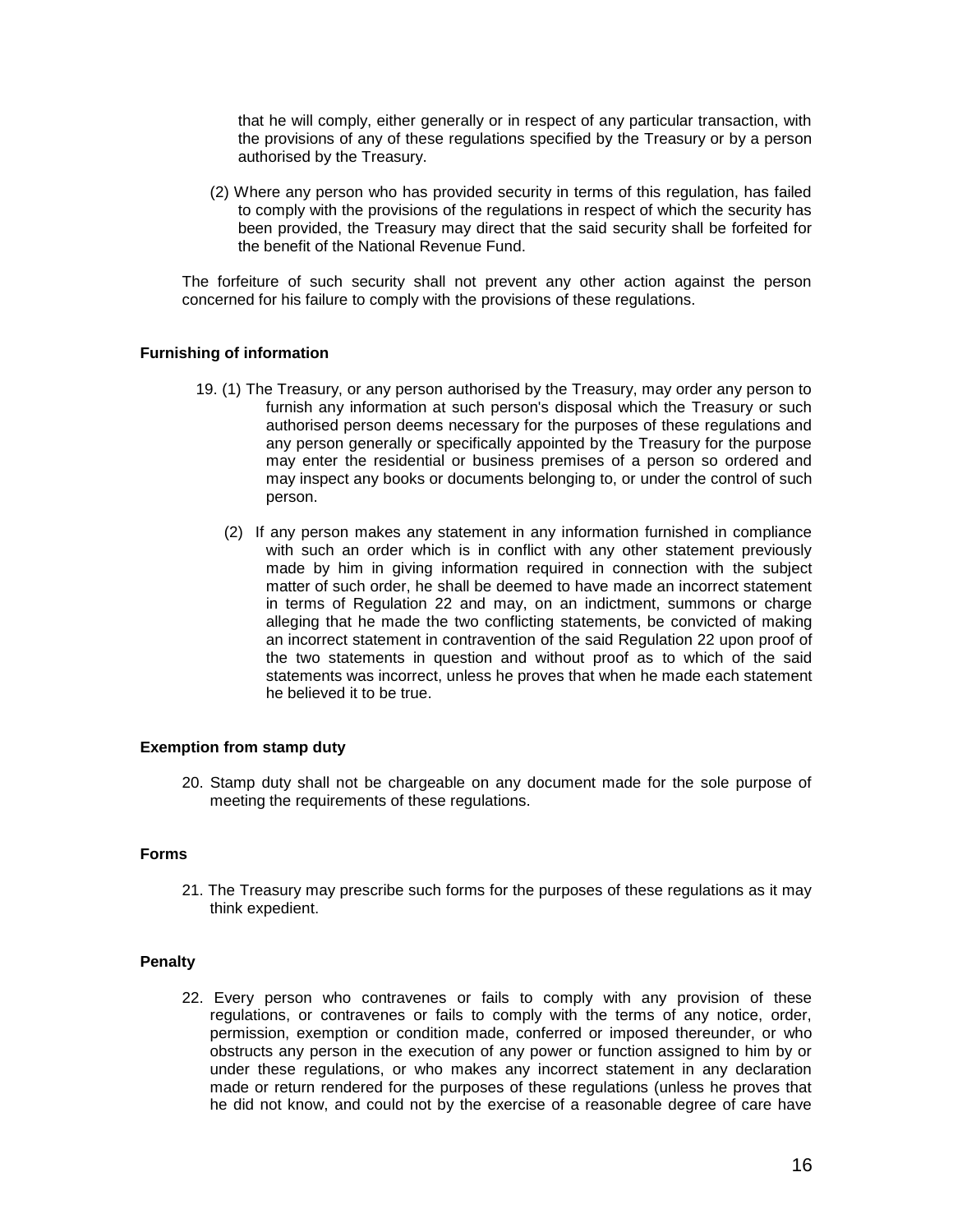ascertained, that the statement was incorrect) or refuses or neglects to furnish any information which he is required to furnish under these regulations, shall be guilty of an offence and liable upon conviction to a fine not exceeding two hundred and fifty thousand rand or to imprisonment for a period not exceeding five years or to both such fine and such imprisonment; provided that where he is convicted of an offence against any of these regulations in relation to any security, foreign currency, gold, bank note, cheque, postal order, bill, note, debt, payment or goods, the fine which may be imposed on him shall be a fine not exceeding two hundred and fifty thousand rand, or a sum equal to the value of the security, foreign currency, gold, bank note, postal order, bill, note, debt, payment or goods, whichever shall be greater.

# **Attachment of certain money and goods, and blocking of certain accounts**

- 22A. (1) Subject to the provisions of the proviso to subparagraph (i) of paragraph (b) of section 9(2) of the Act, the Treasury may in such manner as it may deem fit –
	- (a) attach –
	- (i) any money or goods, notwithstanding the person in whose possession it is, in respect of which a contravention of any provision of these regulations has been committed or in respect of which an act or omission has been committed which the Treasury on reasonable grounds suspects to constitute any such contravention, or, in the case of such money or any part thereof which has been deposited in any account, an equal amount of money which is kept in credit in that account, and shall, in the case of money attached, deposit such money in an account opened by the Treasury with an authorised dealer for such purpose, and may, in the case of goods attached, leave such goods, subject to an order issued or made under paragraph (c), in the possession of the person in whose possession such goods have been found or shall otherwise keep or cause it to be kept in custody in such manner and at such place as it may deem fit ;
	- (ii) any money or goods, not withstanding the person in whose possession it is:-
		- (aa) which the Treasury on reasonable grounds suspects to be involved in a contravention of any provision of these regulations or in a failure to comply with any such provision, or which the Treasury on reasonable grounds suspects to be involved in any act or omission which the Treasury so suspects to constitute a contravention of any such provision or a failure to comply with any such provision;
		- (bb) which have been obtained by any person or are due to him, whether by virtue of any personal right or otherwise, and which would not have been obtained by him or would not have been due to him if any such contravention or failure o r any such act or omission had not been committed;
		- (cc) by which any person has been benefited or enriched as a result of any such contravention or failure or any such act or omission,

or, in the case of such money or any part thereof which has been deposited in any account, an equal amount of money which is held in credit in that account, and shall, in the case of money attached, deposit such money in an account referred to in subparagraph (i), and may, in the case of goods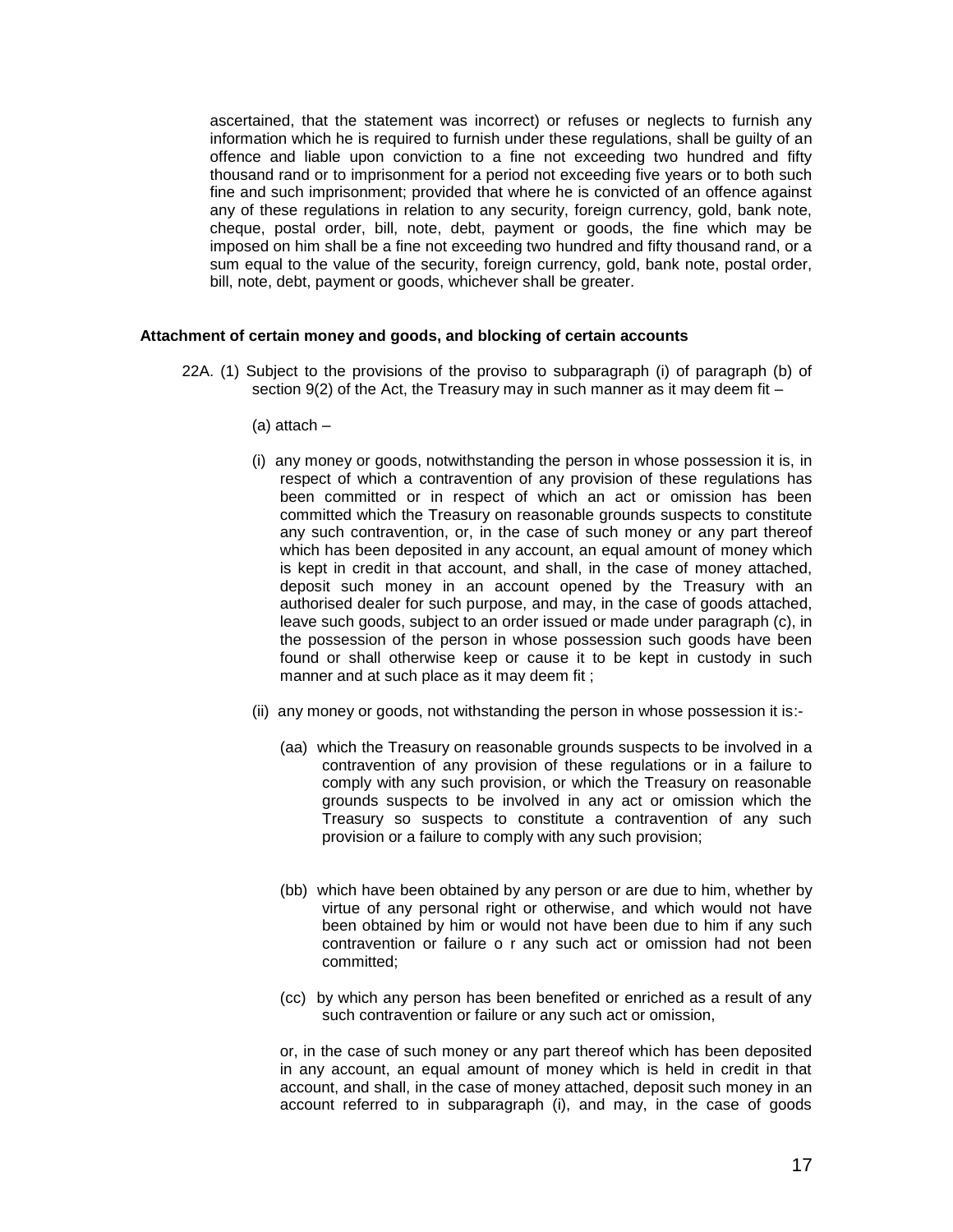attached, leave such goods, subject to an order issued or made under paragraph (c), in the possession of the person in whose possession such goods have been found or shall otherwise keep or cause it to be kept in custody in such manner and at such place as it may deem fit;

- (iii) any money or goods, notwithstanding the person in whose possession it may be, into which money or goods referred to in subparagraph (i) or (ii) have been transformed, including any personal right obtained with money or goods referred to in subparagraph (i) or (ii), or, in the case of such money or any part thereof which has been deposited into any account, an equal amount of money which is held in credit in that account and shall, in the case of money attached, deposit such money in an account referred to in subparagraph (i), and may, in the case of goods attached, leave such goods, subject to an order issued or made under paragraph (c), in the possession of the person concerned in whose possession such goods have been found or shall otherwise keep or cause it to be kept in custody in such manner and at such place as it may deem fit;
- (iv) any money which is held in a blocked account referred to in regulation 4 and which the Treasury on reasonable grounds suspects to be money -
	- (aa) in respect of which a contravention or act or omission referred to in subparagraph (i) has been committed;
	- (bb) which has been involved in a contravention or failure or act or omission referred to in subparagraph (ii)(aa);
	- (cc) which has been obtained by any person or is due to him as referred to in subparagraph (ii)(bb);
	- (dd) by which any person has been benefited or enriched as referred to in subparagraph (ii)(cc);
- (b) if the Treasury on reasonable grounds suspects that money referred to in paragraph (a) has been deposited in any account and if it has not been attached under the said paragraph (a), issue or make an order in such manner as it may deem fit in or by which any person is prohibited to withdraw or cause to be withdrawn, without the permission of the Treasury and in accordance with such conditions (if any) as may be imposed by the Treasury, any money in that account or not more than an amount determined by the Treasury, or to appropriate in any manner any credit or balance in that account, notwithstanding who may be the holder thereof;
- (c) in the case of goods referred to in paragraph (a) which have been left in the possession of the person concerned, issue or make an order in such manner as it may deem fit in or by which any person is prohibited to deal, without the permission of the Treasury and in accordance with such conditions (if any) as may be imposed by the Treasury, in any manner determined by the Treasury with the goods attached or any part thereof.
- (2) When any immovable goods are attached under paragraph (a) of subregulation (1) or when an order is issued or made in respect of immovable property under paragraph (c) of that subregulation –
	- (a) the Treasury shall notify the registrar of the deeds registry where such goods are registered in writing of such attachment or order and furnish to that registrar such particulars in connection with such goods as that registrar may require;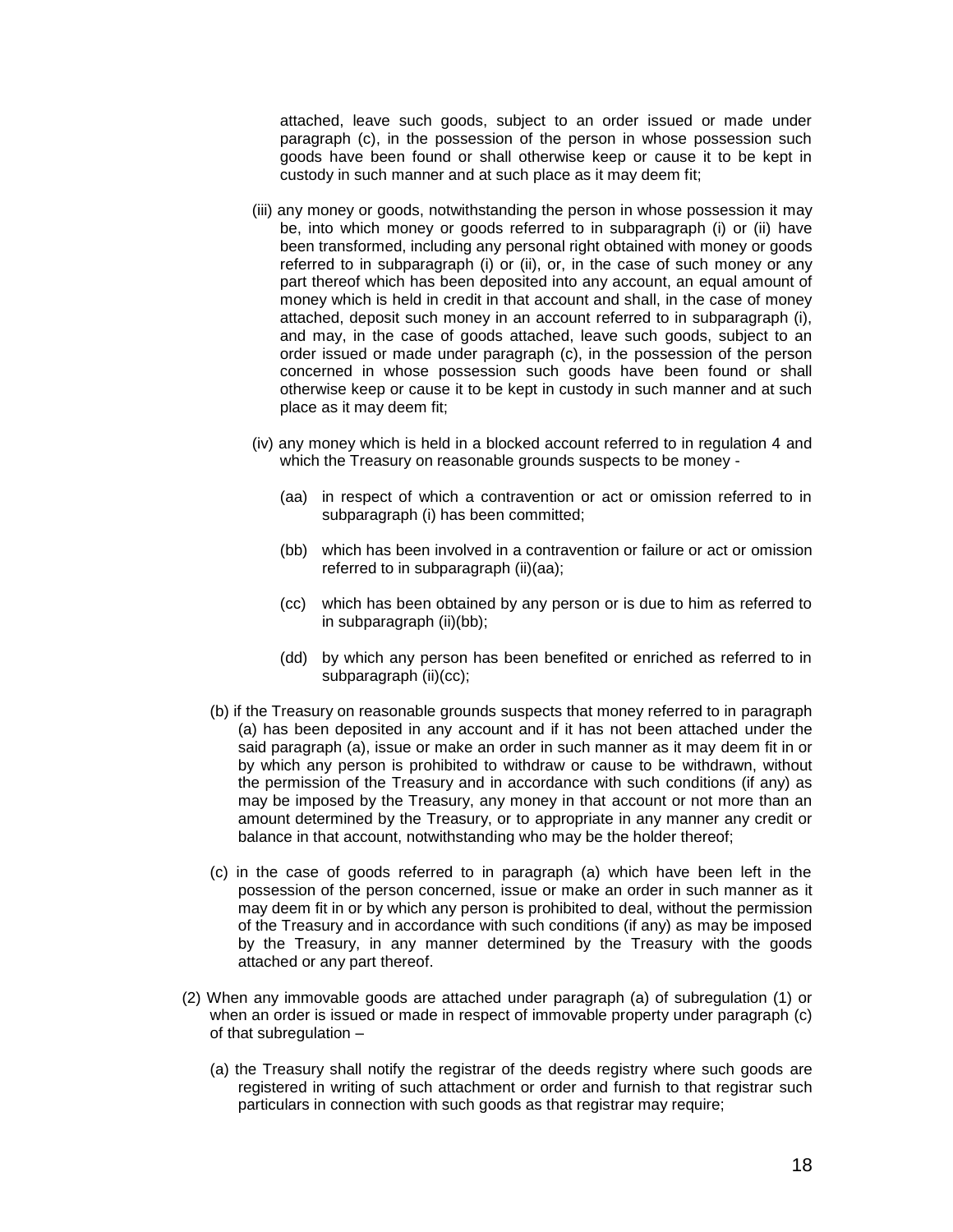- (b) such registrar shall free of charge note particulars of such attachment or order against the title deed of such immovable property.
- (3) The Treasury shall
	- (a) return any money or goods attached under paragraph (a) of subregulation (1), including any money or goods accrued therefrom, to the person in whose possession it has been found or the person entitled thereto, on a date not later than the period referred to in paragraph (g) of section 9(2) of the Act as from the date on which such money or goods have been attached;
	- (b) cancel any order issued or made under paragraph (b) or (c) of subregulation (1), on such a date, unless such money or goods or money or goods to which such order relates are forfeited under regulation 22B before that date.

### **Forfeiture and disposal of money or goods attached or in respect of which orders have been issued or made**

- 22B. (1) Subject to the provisions of subregulation (3), the Treasury may issue an order in writing in which it forfeits to the State any money or goods referred to in paragraph (a), (b) or (c) of regulation 22A(1), including any money or goods accrued therefrom, and shall –
	- (a) in the case of money, deposit such money into the National Revenue Fund; and
	- (b) in the case of goods, realise such goods in such manner as it may deem fit as if it is the owner or holder thereof, and may transfer such goods to the purchaser and give a valid title thereto and, in the case of immovable goods, without submitting to the registrar of deeds the title deeds thereof, provided it is certified by the Treasury that the Treasury has been unable to obtain those title deeds.
	- (2) The Treasury may, if it is on reasonable grounds satisfied that money or goods attached under paragraph (a) of regulation 22A(1) or in respect of which an order has been issued or made under paragraph (b) or (c) of that regulation are not money or goods as referred to in those paragraphs, return such money or goods, including money or goods accrued therefrom, to the person in whose possession such money or goods have been found or to any person otherwise entitled thereto, or cancel the relevant order.
	- (3) The Treasury shall not forfeit to the State any money or goods referred to in paragraph (a), (b) or (c) of regulation 22A(1), unless it –
		- (a) has published a notice in the Gazette in which -

(i) notice is given of any decision to forfeit to the State money or goods specified in such notice;

- (iii) particulars are furnished of the manner in which such forfeited money or goods will be disposed of; and
- (iii) the date (which may be the date of the notice) on which the money or goods are forfeited is indicated; and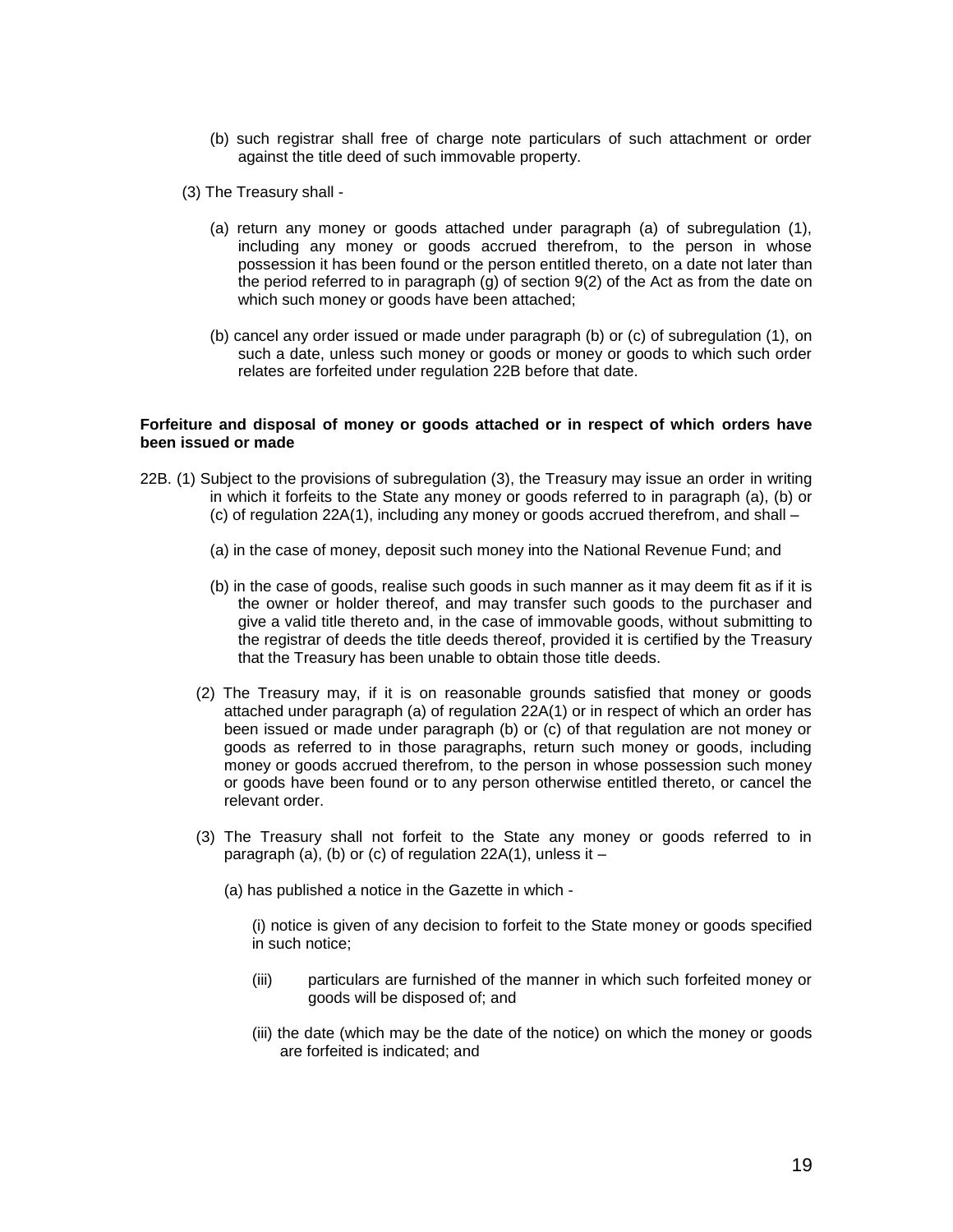(b) has simultaneously with the publication of the notice aforesaid sent a like notice by registered post to the person who in the opinion of the Treasury is affected by that decision or, if his address is not known, to his last known address,

and the Treasury shall not dispose of any goods forfeited to the State under subregulation (1), unless a period of 90 days as from the date of publication of such notice in the Gazette has expired or, if any proceedings has been instituted in a court of law in connection with any such decision, final judgement has been given in such proceedings.

- (4) Expenditure incurred by the Treasury in connection with
	- (a) the attachment of money or goods in terms of regulation 22A.(1) or 22C.(1);
	- (b) the keeping in custody of goods in terms of regulation 22A.(1)(a); or
	- (c) the issuing or making by the Treasury of, or the compliance by any person with, an order contemplated in regulation 22A.(1)(b) or (c) or in regulation 22C.(2);
	- (d) the forfeiture or realisation of money or goods in terms of subregulations (1) and (3) of this regulation or in terms of the said subregulations read with regulation 22C.(3); or
	- (e) the upkeep or preservation of, or the payment of any tax or other charges in respect of, goods attached in terms of regulation 22A.(1)(a) or 22C.(1) or declared forfeited in terms of subregulations (1) and (3) of this regulation or in terms of the said subregulations read with regulation 22C.(3), may, notwithstanding the provisions of subregulation (1)(a), be defrayed from the money in question, or from the proceeds of the realisation of the goods in question, in so far as such money or goods have been declared forfeited in terms of subregulations (1) and (3) of this regulation or in terms of the said subregulations read with regulation 22C.(3).

# **Recovery of certain amounts by treasury**

- 22C. (1) When the Treasury has, under regulation 22B, forfeited to the State money or goods referred to in paragraph (a), (b) or (c) of regulation 22A(1) and such money and the proceeds of the realisation of such goods, if any, are less than an amount equal to an amount –
	- (a) in respect of which a contravention or failure or act or omission referred to in subparagraph (i) of regulation 22A(1)(a) has been committed;
	- (b) which was involved in a contravention or failure or act or omission referred to in subparagraph (ii)(aa) of that regulation;
	- (c) which has been obtained by any person or is due to him as referred to in subparagraph (ii)(bb) of that regulation;
	- (d) by which any person has been benefited or enriched as referred to in subparagraph (ii)(cc) of that regulation,

or when no money or goods have been forfeited for the State under the said regulation 22B, the Treasury may recover an amount equal to the difference between the last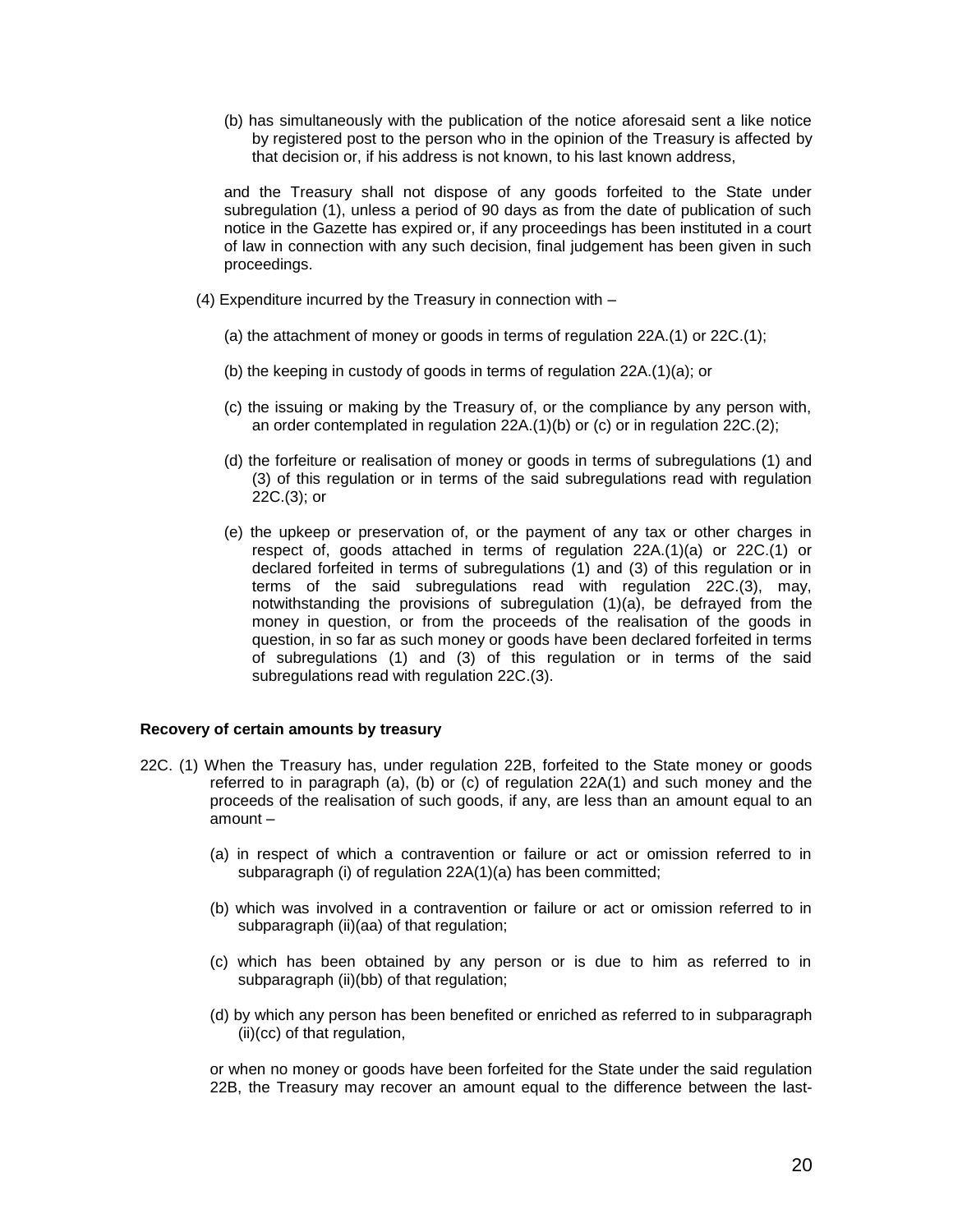mentioned amount and the first-mentioned amount of money and proceeds or an amount equal to the last-mentioned amount, as the case may be –

- (i) from the person who committed the contravention or failure or act or omission in question;
- (ii) from the person who the Treasury on reasonable grounds suspects to have committed the contravention or failure or act or omission in question;
- (iii) from the person benefited or enriched as a result of the contravention or failure or act or omission in question;
- (iv) if more persons have committed the contravention or failure or act or omission in question or if the Treasury on reasonable grounds suspects that more persons have committed any such contravention or failure or act or omission or if more persons have been benefited or enriched as a result of the contravention or failure or act or omission in question, separately and jointly from those persons, by attaching in such manner as it may deem fit any other money, including money in a blocked account referred to in regulation 4, or other goods of the person or persons concerned.
- (2) The Treasury may, if it on reasonable grounds suspects that it will be necessary in due course to recover under subregulation (1) any amount from the person or persons concerned, at any time on or after the date on which money or goods referred to in paragraph (a) of regulation 22A(1) have or could have been attached, issue or make an order in such manner as it may deem fit in or by which any person is prohibited –
	- (a) to withdraw or cause to be withdrawn any money held in any account or not more than an amount of it determined in its discretion by the Treasury, with due regard to the amount which in the opinion of the Treasury will in due course be recovered, or to appropriate in any manner any credit or balance in that account;
	- (b) to deal in any manner as may be determined by the Treasury with any goods as may be determined by the Treasury of the person or persons concerned,

without the permission of the Treasury and in accordance with such conditions (if any) as may be imposed by the Treasury.

(3) The provisions of  $-$ 

- (a) subregulations (1) and (3) of regulation 22B shall apply *mutatis mutandis* to any money or goods referred to in subregulations (1) and (2) of this regulation as if such money or goods were money or goods referred to in regulation 22A;
- (b) subregulation (3) of regulation 22A shall apply *mutatis mutandis* to an order issued or made under subregulation (2) of this regulation.

**Review of, or institution of actions in connection with, attachment and Forfeiture of certain Money or Goods, and of certain orders**